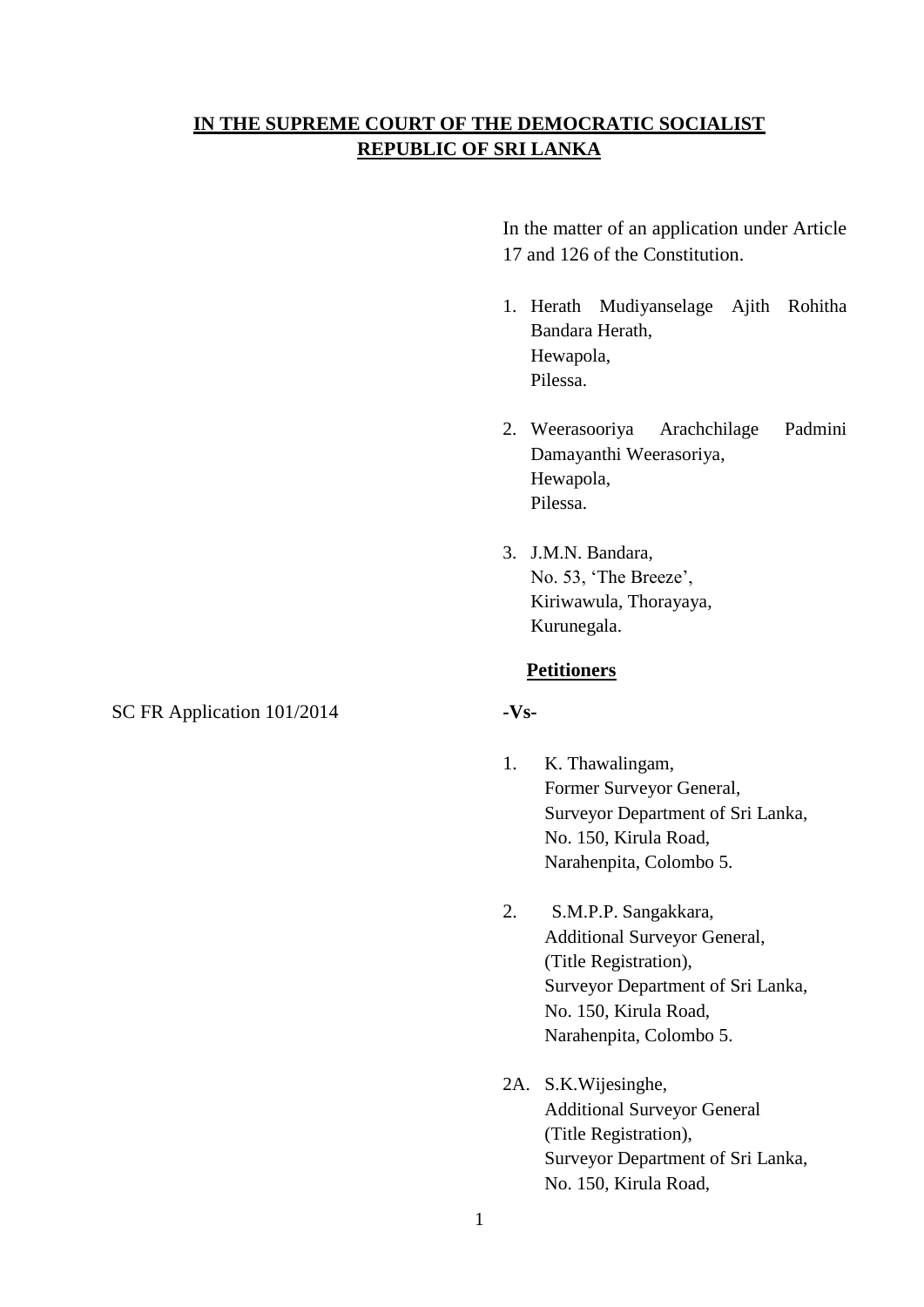Narahenpita, Colombo 5.

- 2B. P. A. N. De Silva, Additional Surveyor General, (Title Registration) Surveyor Department of Sri Lanka, No. 150, Kirula Road, Narahenpita, Colombo 5.
- 3. R.T.P. Herath, Former Provincial Surveyor General, Provincial Surveyor Generals' Office, South Circular Road, Kurunegala.
- 3A. A.M.R.B.K Atapattu, Provincial Surveyor General, Provincial Surveyor Generals' Office, South Circular Road, Kurunegala.
- 4. E.M.D.M Ekanayake Former Senior Supritendent of Surveys, District Survey Office, South Circular Road, Kurunegala.
- 4A. E.M.P.U.K. Tennakoon, Senior Superintendent of Survey, District Survey Office, South Circular Road, Kurunegala.
- 5. H.P.S. Hettiarachchi, 'Kusumsiri', Wadakada Road, Pothuhera.
- 6. E.A.M. Perera, 74/30J, Rajamal Uyana, Colombo Road, Kurunegala.
- 7. B.D. Premaratne, No. 50, Rideegama Road, Mallawapitiya.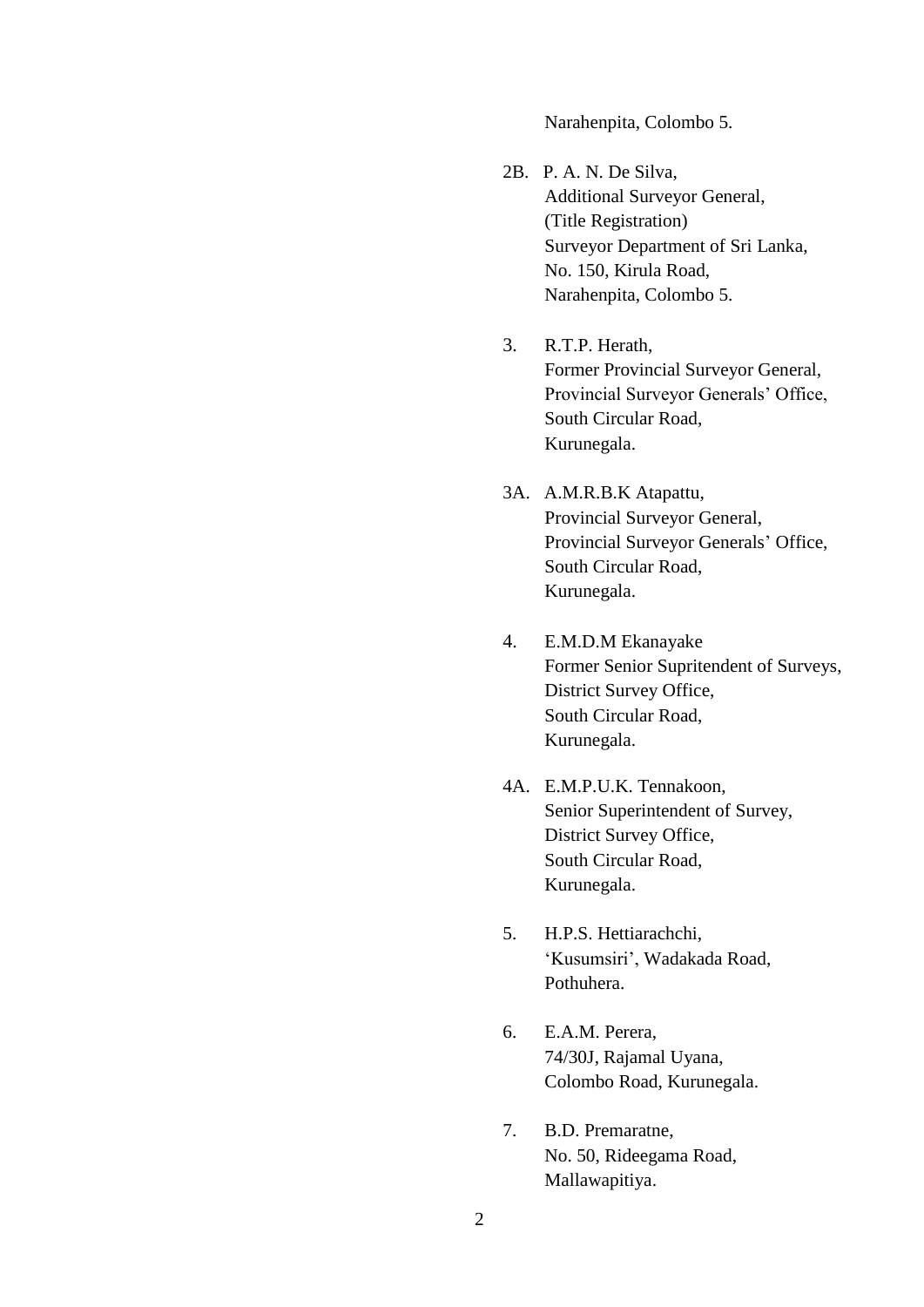- 8. R.D.M.P.R. Rajapaksha, 19/3A, Mallawapitiya, Kurunegala.
- 9. S.M. Ariyadasa, Akkara Ata, Kalugamua.
- 10. A.S.K. Paranage, Temple Road, Hiripitiya, Nikadalupotha.
- 11. K.L.S. Rathnayaka, 'Sandalu', Daragala, Welimada.
- 12. P.A.N. Gunasiri, Hewanellagara, Nakkawatta.
- 13. E.M. Gunawathie, 128, Welangollawatta, Welagedara Uyana, Kurunegala.
- 14. P.P. Weerakkody, Kithulheragama, Nagallagamuwa.
- 15. M.V. Ariyaratne, Rideegama Road, Mallawapitiya, Kurunegala.
- 16. S.B. Abeykoon, Pannala-Kuliyapitiya Road, Kankaniyamulla, Walakumburumulla.
- 17. H.M.S. Priyadarshana, Muwanwellegedara, Awulegama.
- 18. K.A. Amarathunga,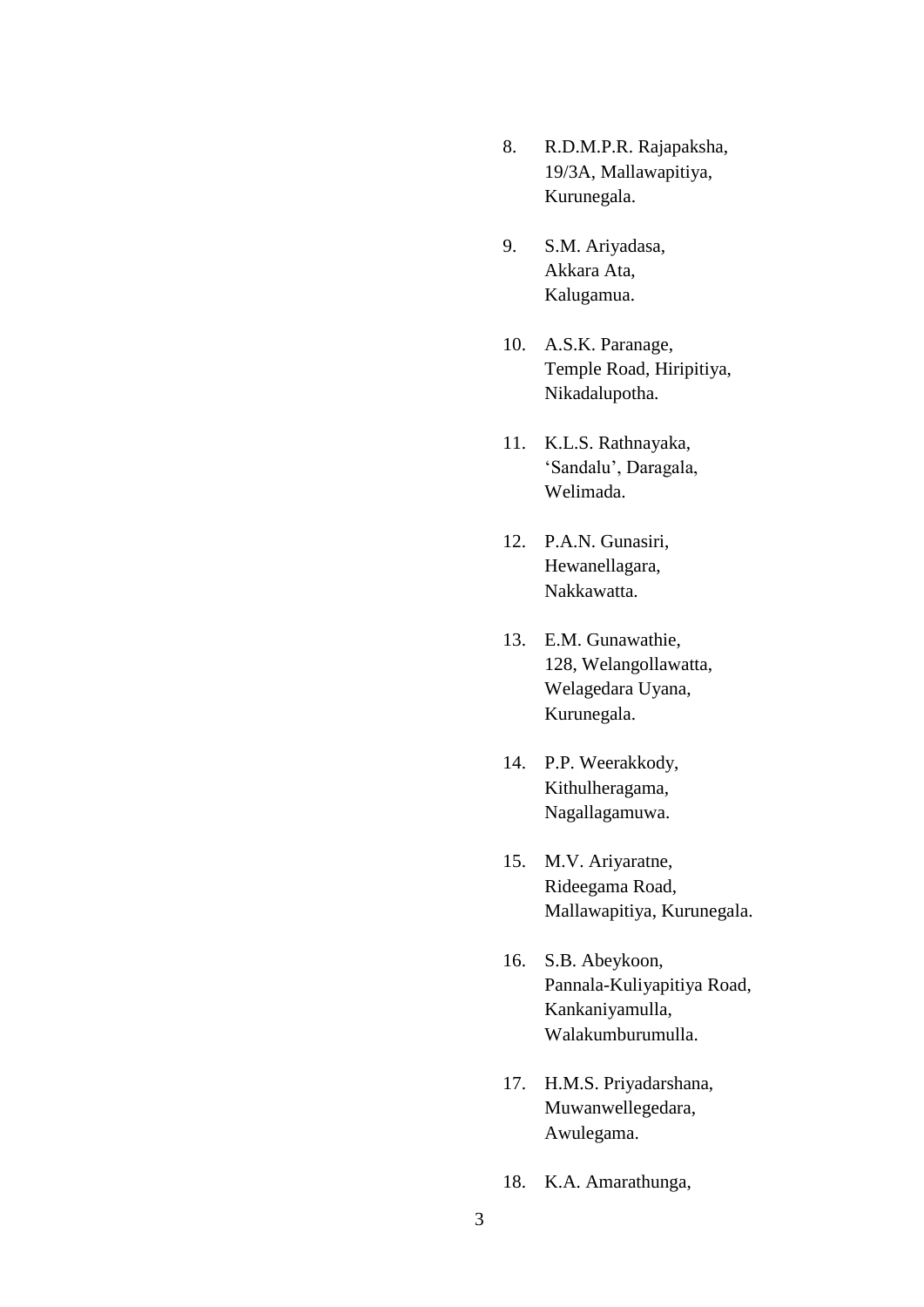567/4, Sewendana, Maharachchimulla.

- 19. W.M.P.B Wijekoon, 50/10, Negombo Road, Kottagas Junction, Uhumeeya.
- 20. A.P. Kumarasinghe, Dunukelanda, Welagane, Maspotha.
- 21. P.B. Dissanayaka, 234/10, Wilgoda Road, Kurunegala.
- 22. K.S. Dasanayaka, 13/12, Jaya Pathirana Mawatha, Bauddhaloka Road, Kurunegala.
- 23. R.M. Rathnapala, 'Prasansani', Bamunawala, Kurunegala.
- 24. L.W.I. Jayasekara, 2<sup>nd</sup> Land, Athuruwalawatta, Dambadeniya.
- 25. J.A.R. Jayalath, 1, Sri Indrajothi Mawatha, Udubaddawa.
- 26. J.A.S. Jayalath, 75, Kuliyapitiya Road, Udubaddawa.
- 27. R.M. Pushpadewa, Dangolla, Horombawa.
- 28. J.D. Hapuarachchi, Nugawela, Maharachchimulla.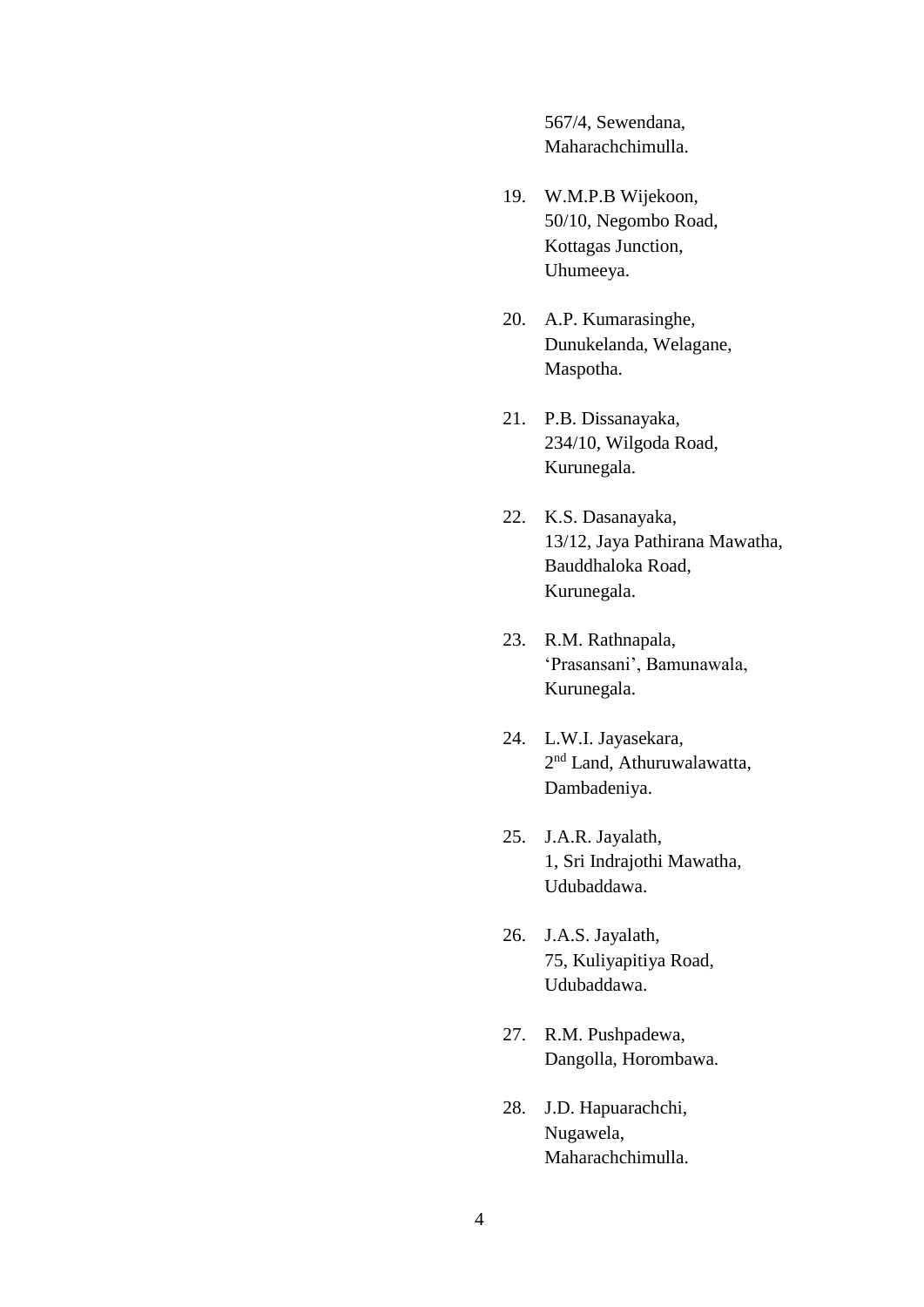- 29. L.G. Ranathunga, 111, Kandy Road, Kurunegala.
- 30. M.P.I.K. Pathirana, 272, Lake Road, Theliyagonna, Kurunegala.
- 31. H.V.A. Jayalath, 33, Thalgodapitiya Mawatha, Malkaduwawa, Kurunegala.
- 32. Attorney General, Attorney General's Department, Colombo 12.
- 33. Nihal Gunawardena, Former Surveyor General, Surveyor Department of Sri Lanka, No. 150, Kirula Road, Narahenpita, Colombo 5.
- 33A. P.M.P. Udayakantha, Surveyor General, Surveyor Department of Sri Lanka, No. 150, Kirula Road, Narahenpita, Colombo 5.

## **Respondents**

| Before:               | Buwaneka Aluwihare, PC. J.,                                                                                     |
|-----------------------|-----------------------------------------------------------------------------------------------------------------|
|                       | Priyantha Jayawardena PC. J, and                                                                                |
|                       | Murdu N.B. Fernando, PC. J.                                                                                     |
| $\sum_{n=1}^{\infty}$ | $\mathbf{D}$ , but in $\mathbf{M}$ is a supposed to a suite $\mathbf{V}$ and $\mathbf{L}$ is a sum $\mathbf{D}$ |

Counsel: Pubudini Wickramaratne with Yamindri Perera for the Petitioner. Rajitha Perera SSC, for the 2B, 3A, 4A, 32 and 33A Respondents.

Argued on: 14.01.2019

Decided on: 12.03.2021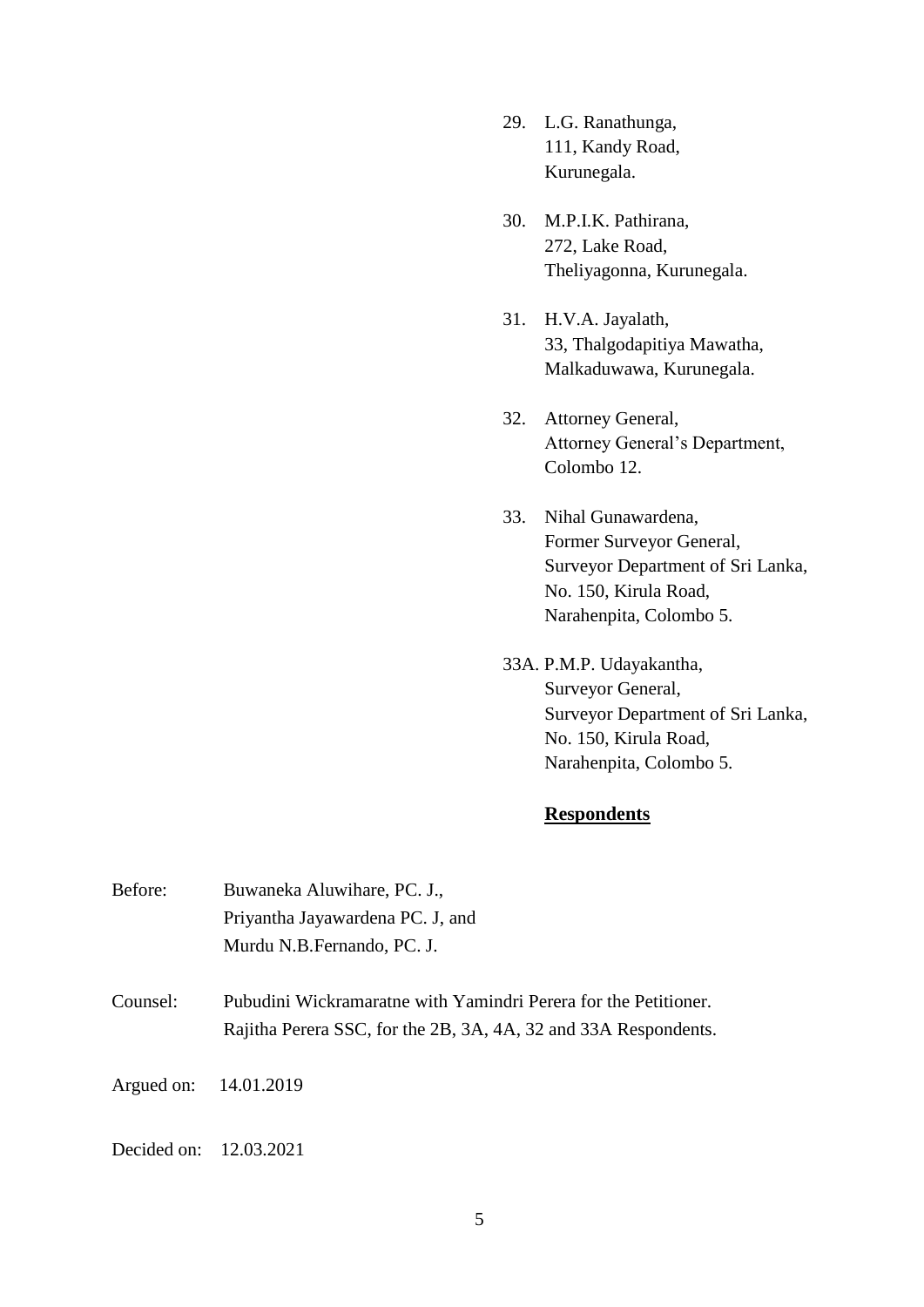#### **Murdu N.B. Fernando, PC. J.**

The Petitioners filed this application before this Court, seeking inter-alia a Declaration that the  $1<sup>st</sup>$  to  $4<sup>th</sup>$  and  $33<sup>rd</sup>$  Respondents or any of the said Respondents have infringed the Fundamental Rights guaranteed to the Petitioners under Article 12(1) of the Constitution. Leave to Proceed was granted by this Court to the Petitioners on 13-02-2015.

The relevant facts as stated in the Petition dated 25.03.2014 *albeit* brief is as follows: -

- 01. The three Petitioners are Registered Licensed Surveyors. They are holders of an annual practicing license issued in terms of the Survey Act No 17 of 2002. They are also empowered to conduct cadastral surveys and have been issued with Certification of Accreditation to conduct surveys for the purpose of the Registration of Title Act No. 21 of 1998. Such Certificates were issued to the Petitioners by the Surveyor General after being satisfied of their competence.
- 02. All three Petitioners were Government Surveyors now retired and engaged in conducting private surveys.
- 03. In terms of the Registration of Title Act No.21 of 1998 conducting of surveys and preparation of cadastral plans and maps in the island for registration of title fell within the purview of the Survey Department. This project is referred to as the 'Bim Saviya programme'.
- 04. When the Survey Department launched the said programme in the Kurunegala District, the Petitioners were deployed and assigned work for the below mentioned years:
	- $-$  1<sup>st</sup> Petitioner  $-2009$  to  $2012$
	- $-2<sup>nd</sup>$  Petitioner  $-2011$  and 2012
	- 3<sup>rd</sup> Petitioner 2012
- 05. In 2012, the Surveyor General called for applications for the engagement of Surveyors for the said programme **with regard to the year 2013**. Selections were made and a priority list for Kurunegala District was prepared. In the said list of Registered Licensed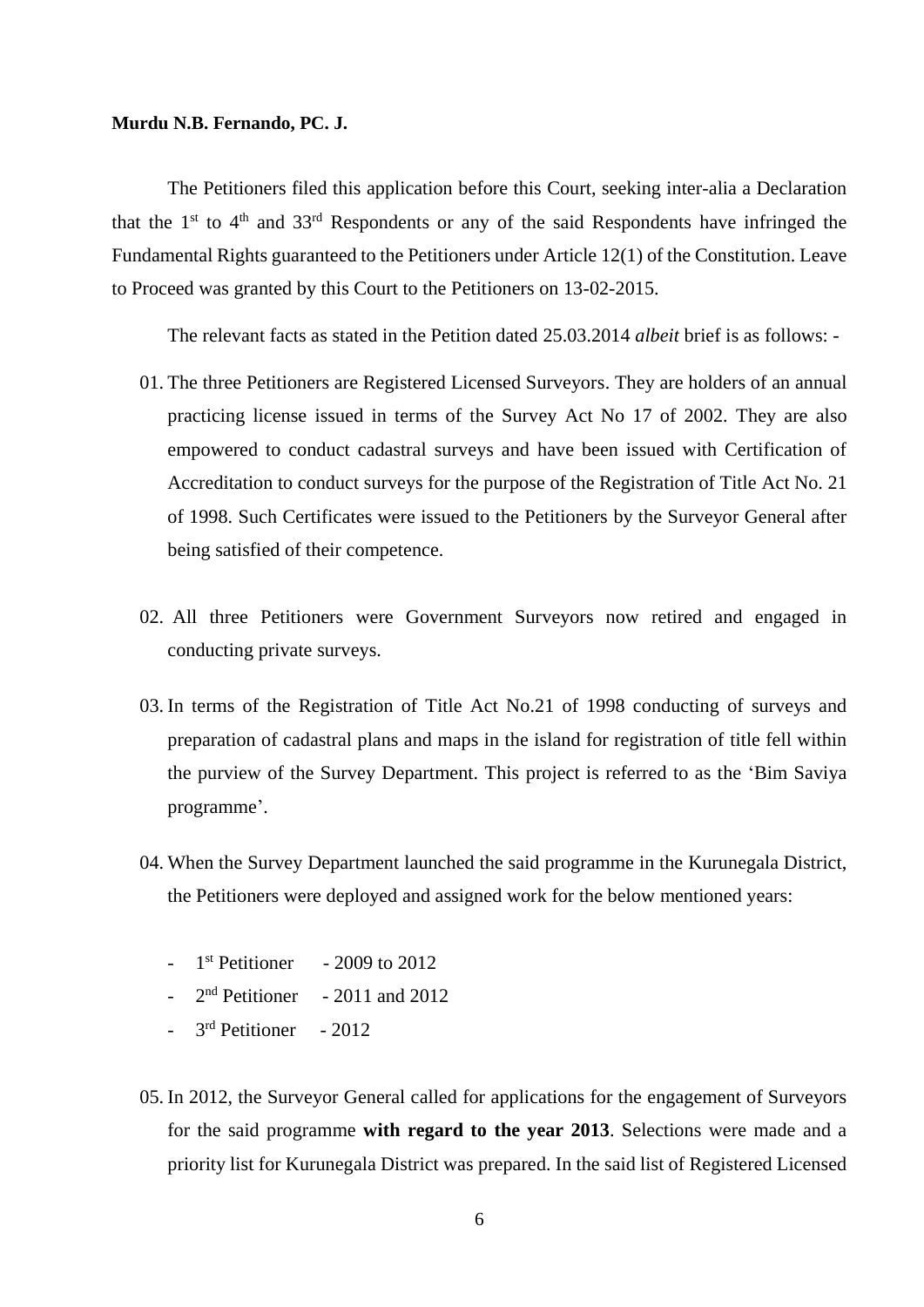Surveyors ("the Surveyors") only the names of the  $2<sup>nd</sup>$  and  $3<sup>rd</sup>$  Petitioners were included. The 1<sup>st</sup> Petitioner was not among the selected Surveyors. However, no surveys were assigned to any of the Surveyors named in the list, including the 2<sup>nd</sup> and 3<sup>rd</sup> Petitioners as surveys were not carried out in the Kurunegala District under the Bim Saviya programme for the year 2013, due to financial constraints.

- 06. **For the year 2014** too, applications were called by the Surveyor General by letter dated 07-11-2013 (P8). The three Petitioners applied and were selected to conduct surveys in the Kurunegala District and were placed at the  $23<sup>rd</sup>$ ,  $24<sup>th</sup>$  and  $25<sup>th</sup>$  positions respectively in the **'Priority List' (P12).**
- 07. The grievance of the Petitioners before this Court, is their placement in the priority list and the Petitioners plead that they are entitled to be placed higher in the said priority list (P12).
- 08. The Petitioners also plead that the scheduled work in the Kurunegala District for 2014 is only to be assigned to 17 Surveyors and that it would be assigned to the Surveyors placed at the top 17 places in the priority list (P12) and not to the Petitioners who are placed at the lower end of the priority list. The said 17 Surveyors who are placed at the top end of the priority list have been named as the  $5<sup>th</sup>$  to  $21<sup>st</sup>$  Respondents in the petition filed before Court.
- 09. Hence, the Petitioners are challenging the priority list (P12) and specifically the placement of seven of the said Respondents, viz  $16<sup>th</sup>$ ,  $17<sup>th</sup>$ ,  $18<sup>th</sup>$ ,  $19<sup>th</sup>$ ,  $21<sup>st</sup>$ ,  $23<sup>rd</sup>$  and  $24<sup>th</sup>$ Respondents before Court. The names of the said seven Respondents appear at the  $12<sup>th</sup>$ , 13<sup>th</sup>, 14<sup>th</sup>, 15<sup>th</sup>, 17<sup>th</sup>, 19<sup>th</sup> and 20<sup>th</sup> positions in the priority list. The said seven Surveyors are placed over and above the three Petitioners who are slotted in at the  $23<sup>rd</sup>$ ,  $24<sup>th</sup>$  and  $25<sup>th</sup>$  places in the priority list.
- 10. Thus, the Petitioners plead that, determining the order of priority in the priority list (P12) and the selection and/or the assignment of work to the  $5<sup>th</sup>$  to  $21<sup>st</sup>$  Respondents is arbitrary, capricious, unreasonable and has no force or effect in law and violates the fundamental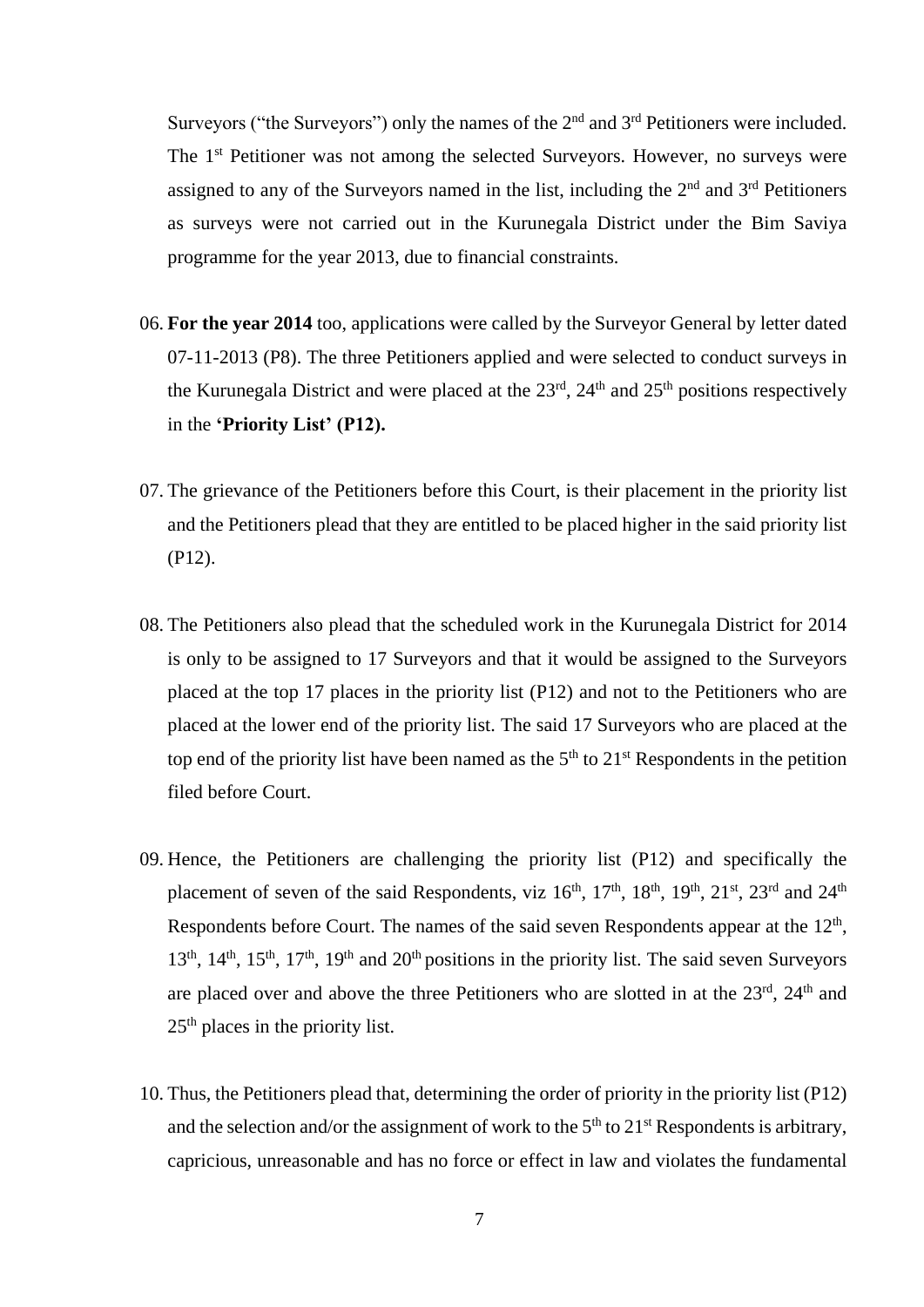rights of the Petitioners guaranteed under Article 12(1) of the Constitution, for the below mentioned reasons: -

- a) The guidelines (P11) for selection of Registered Licensed Surveyors to carry out cadastral surveys under the Bim Saviya programmes in 2014 specifies that first preference should be given to Surveyors who have conducted surveys under the said program for 2011, 2012 and 2013 and the Petitioners have conducted such surveys and are entitled to receive first priority in terms of the selection criteria marked P11;
- b) The  $16<sup>th</sup>$ ,  $17<sup>th</sup>$   $18<sup>th</sup>$ ,  $19<sup>th</sup>$ ,  $21<sup>st</sup>$ ,  $23<sup>rd</sup>$  and  $24<sup>th</sup>$  Respondents have not conducted any surveys under the said Bim Saviya programme during the said years and therefore, could not have been selected and placed ahead of the Petitioners in the priority list;
- c) Some of those selected do not possess the eligibility criteria and could not have been selected; and
- d) The Petitioners have a legitimate expectation that they would be selected in terms of the selection criteria in P11.
- 11. Therefore, the Petitioners pray;
	- a) for a declaration that the fundamental rights of the Petitioners guaranteed under Article 12(1) have been violated;
	- b) for a declaration that the Petitioners are entitled to receive first priority to conduct cadastral surveys for the year 2014;
	- c) for a declaration that the priority list (P12) is null and void;
	- d) make order to direct the 1<sup>st</sup> to 4<sup>th</sup> and 33<sup>rd</sup> Respondents to determine the order of priority; and
	- e) interim relief restraining, assigning of work under the said program to the  $5<sup>th</sup>$  to  $21<sup>st</sup>$ and/or 22nd to 31st Respondents, in the Kurunegala District for the year 2014.

Having referred to the facts stated by the Petitioners, let me now move onto consider the case of the Respondents.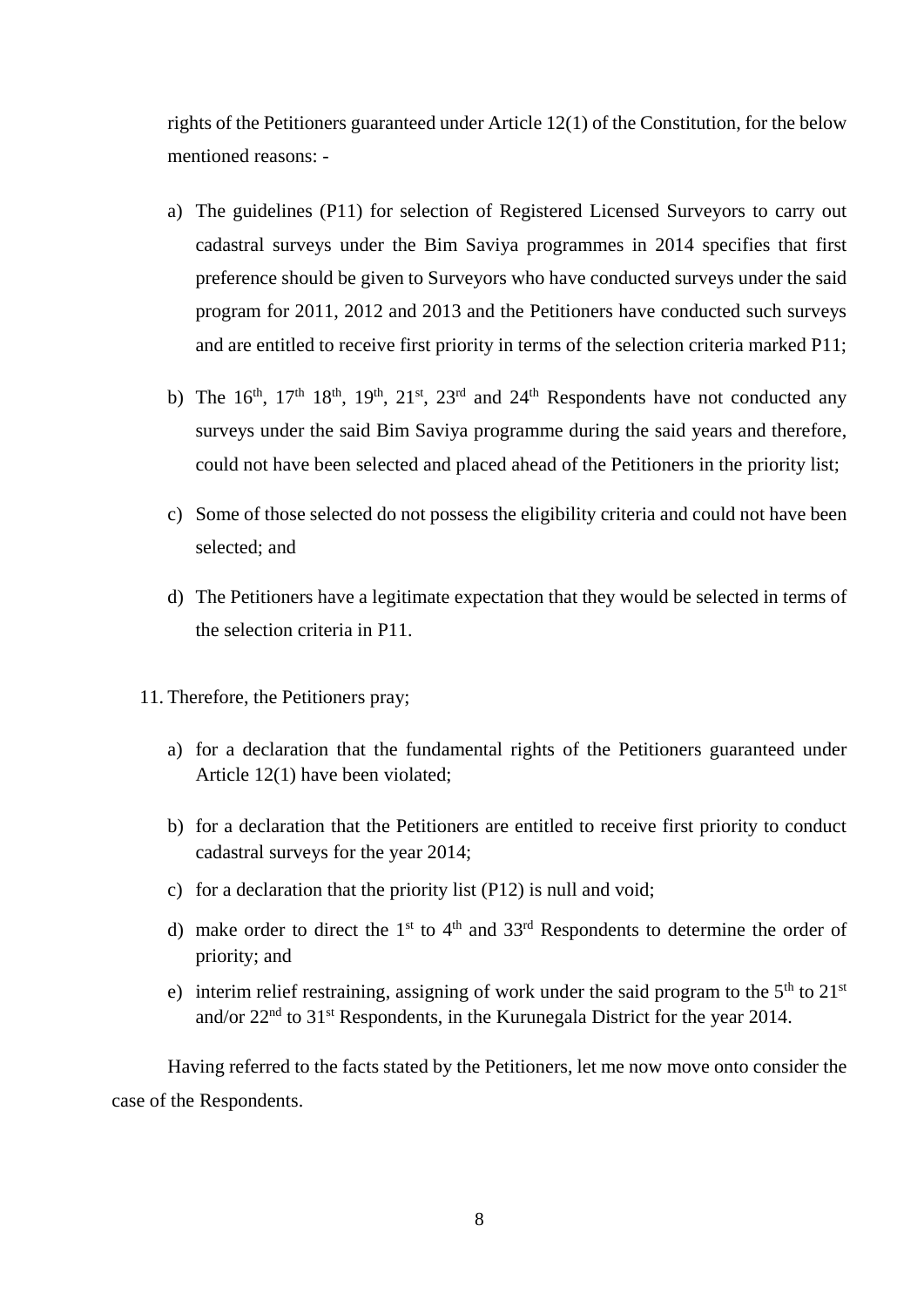The journal entries bear out that when this application was first taken up for support, the learned Senior State Counsel appearing for the 32nd Respondent, the Hon. Attorney General submitted to Court that the three **Petitioners have failed to show effective work progress during the relevant years, i.e. 2011, 2012 and 2013** as stipulated in the document marked P11 and moved to file a copy of the 'Evaluation Sheet of the Effective Work Progress of the Surveyors'. This application was permitted by Court. The Petitioners were also permitted to counter the contents in the said Evaluation Sheet.

The Evaluation Sheet of Effective Work Progress was thus filed in Court prior to the date of support of this application and the Petitioners countered same by filling an affidavit annexing a number of documents and challenged the computation of the effective work progress of the Petitioners reflected in the Evaluation Sheet.

Consequent to Leave to Proceed being granted by this Court to the Petitioners, objections were filed on behalf of the  $1<sup>st</sup>$  to  $4<sup>th</sup>$  and the  $33<sup>rd</sup>$  Respondents. Objections were not filed by the 5<sup>th</sup> to 31<sup>st</sup> Respondents nor were they represented before this Court.

The position of the  $1<sup>st</sup>$  to  $4<sup>th</sup>$  and the  $33<sup>rd</sup>$  Respondents ("the Respondents") as reflected in the objections is that the **Priority list (P12) was prepared based upon the selection criteria laid down in P11.**

**Clause 2.1 of P11** stipulates that when selections are made **first priority** should be given to Surveyors who have conducted surveys under the Bim Saviya programme during the years 2011, 2012 and 2013 and **have maintained an effective work progress**. The Respondents plead that the three Petitioners did not possess the said threshold requirement i.e. the average effective work progress of 40 lots per month and were thus not considered under the said category (referred to as category I) for which first preference was given.

**Clause 2.3 of P11** indicates that **second preference** should be given to Surveyors who have conducted surveys under the supervision of the Surveyor General during the years 2009 to 2013 but have not been assigned work nor exposed to the Bim Saviya programme earlier. The three Petitioners did not fall within the said category (referred to as category II) either. Thus, the Petitioners could not be accommodated under category I or II and were slotted in thereafter, under category III in terms of P11, the selection criteria.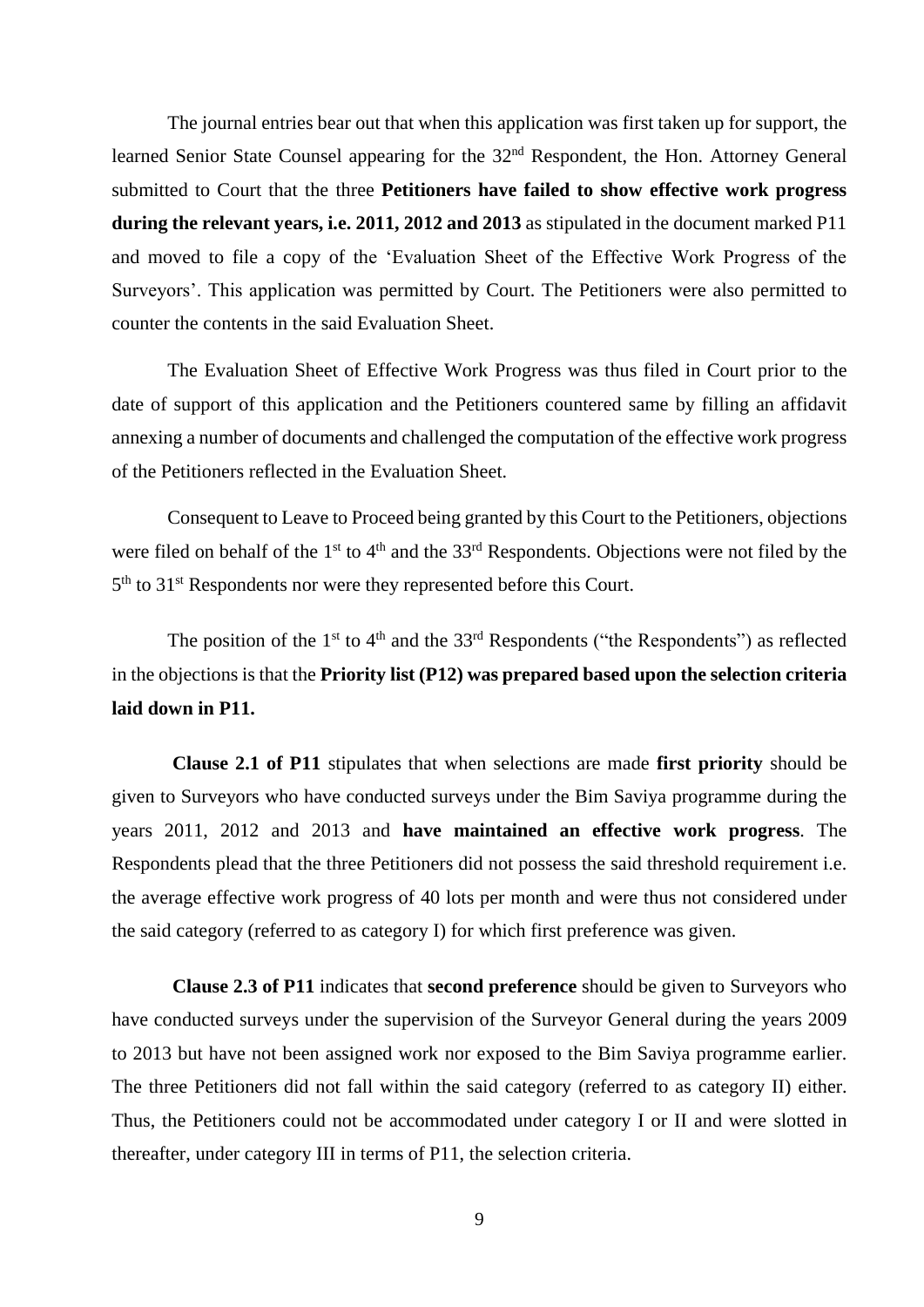The Respondents also contended that in the priority list (P12) all three categories of Surveyors were included. The first ten names were of the Surveyors who met the average effective work progress to be considered as "efficient" and fulfilled the applicable criteria and were thus given first priority and fell within category I. The next ten names were of the Surveyors who had the required qualifications and had conducted surveys under the supervision of the Survey Department but had not been given the opportunity or exposure to conduct Bim Saviya programmes previously by the Surveyor General. Thus, they fell within category II and were given the second priority, in terms of the selection criteria and an opportunity and exposure to conduct Bim Saviya surveys in order to demonstrate their efficiency. The Surveyors who had conducted Bim Saviya programmes earlier and specifically during the period of evaluation, viz 2011, 2012 and 2013 but failed to meet the average target were next placed in the priority list together with other Surveyors and consisted of the last segment of the Surveyors (Category III) totaling a list of thirty Surveyors in the priority list (P12).

The Respondents further contended that it was not in the best interest of the Bim Saviya programme to give priority to Surveyors who failed to meet the average target and hence considered 'inefficient'. The said Surveyors were not accommodated among the 1<sup>st</sup> set of Surveyors but were placed below the 2<sup>nd</sup> set of Surveyors, i.e. category II Surveyors who have conducted surveys under the Surveyor General during the last five years, but not deployed for the Bim Saviya programme. Thus, the Petitioners who fail to pass the threshold mark fell within category III and were slotted in after category II, in which the  $16<sup>th</sup>$  to the  $24<sup>th</sup>$  Respondents were placed. Therefore, the Respondents aver that placing the  $16<sup>th</sup>$  to  $24<sup>th</sup>$  Respondents ahead of the Petitioners is in order and in terms of the relevant circular P11.

Hence, the Respondents contended that the priority list (P12) was prepared based upon the applicable criteria and thus, was not arbitrary, capricious or unreasonable and did not violate the fundamental rights of the Petitioners.

The case presented by the Counsel for the Petitioners at the hearing before us, was materially different to the case enumerated in the petition. It is observed according to the petition, the main grievance of the Petitioners was failure to grant preference over and above the  $16<sup>th</sup>$ ,  $17<sup>th</sup>$ ,  $18<sup>th</sup>$ ,  $19<sup>th</sup>$ ,  $21<sup>st</sup>$ ,  $23<sup>rd</sup>$  and  $24<sup>th</sup>$  Respondent. However, the Petitioners main contention at the hearing was that the **Evaluation Sheet of Efficient Work Progress marked R1 was compiled erroneously**, in so far as the Petitioners were concerned which resulted the Petitioners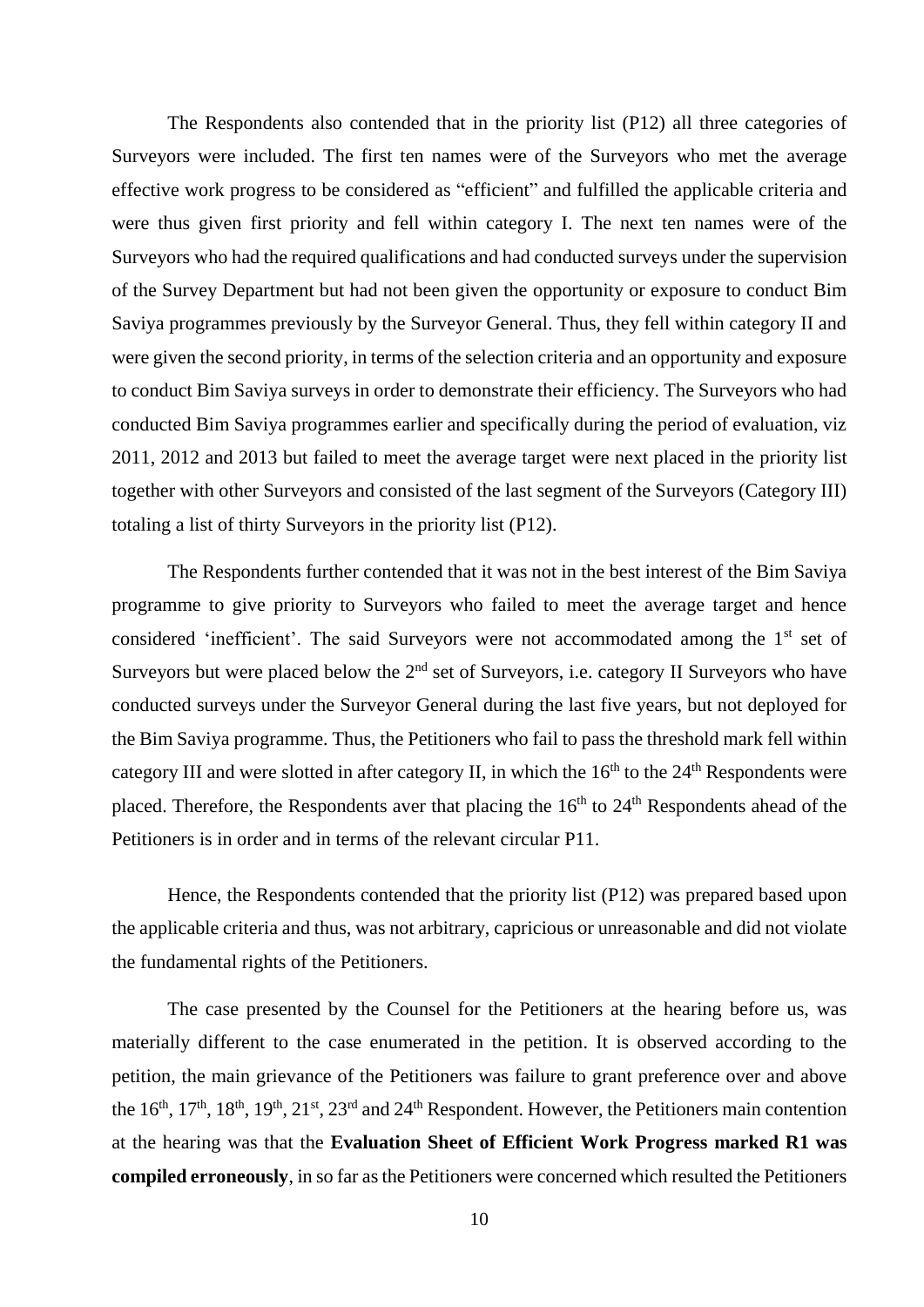being placed low in the priority list. Thus, the Petitioners primary challenge before us was the Evaluation Sheet and its compilation. The Petitioners also contended that the priority list (P12) prepared based upon the said Evaluation Sheet is erroneous, grossly unfair, arbitrary, discriminatory and unreasonable.

Hence, the question that this Court is now called upon to determine is whether the fundamental rights of the Petitioners guaranteed under Article 12(1) of the Constitution, have been violated by the Respondents in the above stated circumstances.

#### **Article 12(1) of the Constitution** reads as follows: -

"All persons are equal before the law and are entitled to the equal protection of the law."

 It is trite law, that equality postulated in Article 12(1) is the right of a person to be treated alike among equals and there should not be any discrimination among those who are equally circumstanced. Similarly, it is trite law, that such guarantee of equality doesn't forbid reasonable classification, which is founded on intelligible differentia, since the concept of equality only forbids actions which are arbitrary, capricious and unreasonable and not the classification which is reasonable. These concepts of reasonable classification have been considered in many judicial decisions and writings and I do not wish to repeat same except to reiterate;

> "Article 12 of the Constitution forbids hostile discrimination, but does not forbid reasonable classification…Reasonable classification is inherent in the concept of 'equality', because all persons are not similarly situate"

> Rienzie Perera and another V. University Grants Commission and another 1978.79.80 (i) SLR 128

> "It is now settled law that the Equal Protection Clause prohibits discrimination not only by substantive law but also by a law of procedure. What is forbidden is class legislation, not class classification. A permeable classification must satisfy two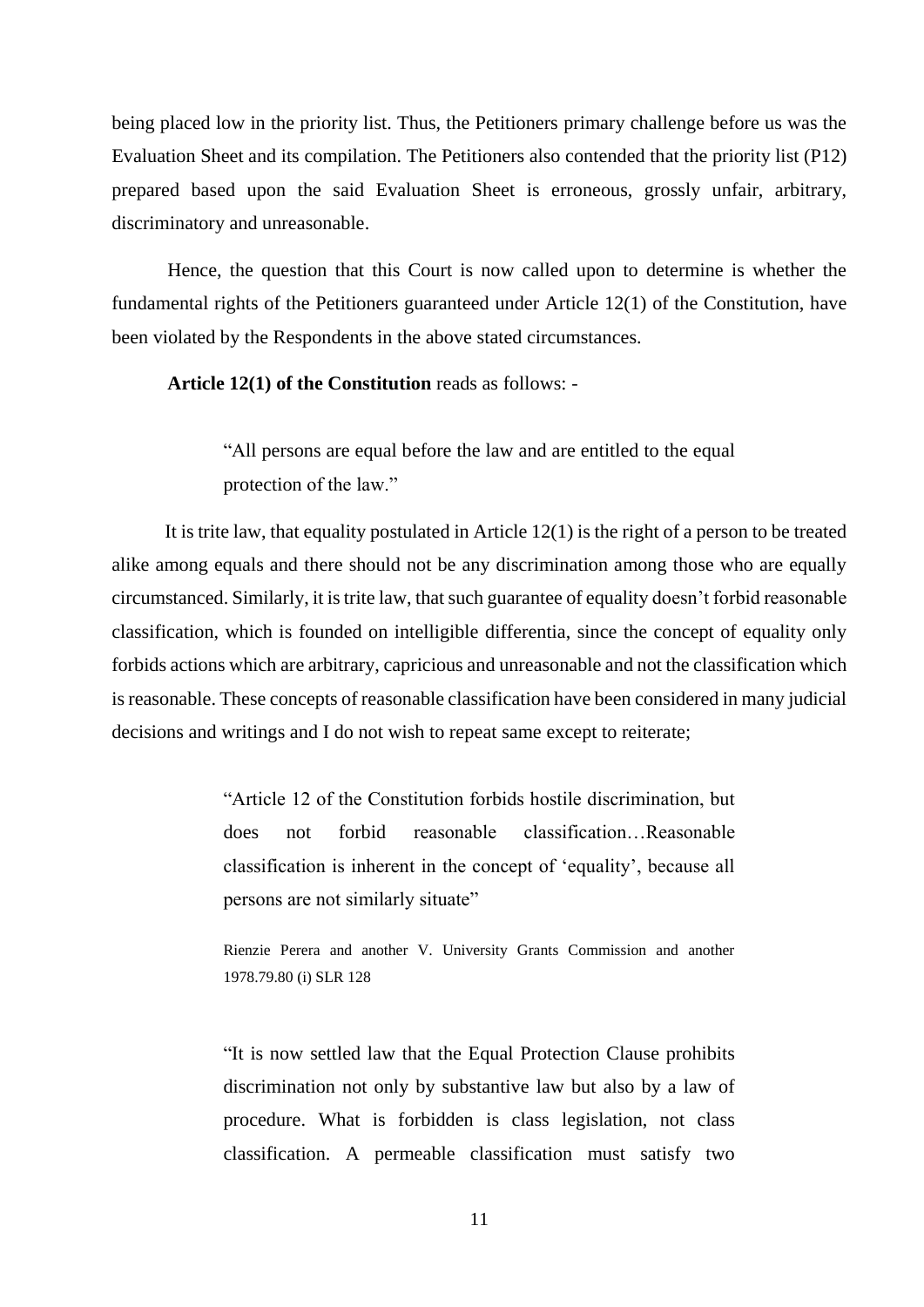conditions, (i) it must be founded on an intelligible differentia that distinguishes persons or things that are grouped together from others left out of the group and (ii) the differentia must have a rational relation to the object sought to be achieved. The differentia and object are different elements and as such the object by itself cannot be the basis for classification."

Fundamental Rights in Sri Lanka – Jayampathy Wickramaratne ( $1<sup>st</sup>$  Edition) page 290.

Having considered the nature of Article 12(1), let me now turn to examine the grievance of the Petitioners. Is there an infringement in terms of the said clause as complained by the Petitioners before this Court or has the provisions of Article 12(1) been violated by the Respondents in any manner by their alleged conduct?

The case presented and the matter for determination in my view, revolves around the priority list (P12). Hence, the next issue I wish to examine pertains to the priority list (P12). **Was the priority list prepared, in accordance with the guidelines laid down and in terms of the law as contended by the Respondents or is it erroneous, unfair and arbitrary as contended by the Petitioners?**

In the first instance, I wish to look at the procedure involved in the issuance of the priority list (P12) in detail.

Under the Bim Saviya programme, the role of the Survey Department is to survey and prepare cadastral maps and plans in terms of the Registration of Title Act. This programme was initiated in certain areas in the island on a time line basis. In the selected areas where the programme was being implemented, if there was a dearth of Surveyors at the Survey Department to carry out the surveys in order to meet the time lines laid down, Surveyors who were not in public service or retired from public service and now engaged in conducting surveys as freelance private Surveyors were deployed and this process began by calling for applications.

Thus, by **P8**, the Surveyor General extended an invitation to Registered Licensed Surveyors who fulfill the eligible criteria, to survey and prepare cadastral maps and plans for the Bim Saviya programme for the year 2014 in the Districts and divisions referred to in the said notice. Upon applications received, selections were made by the Surveyor General based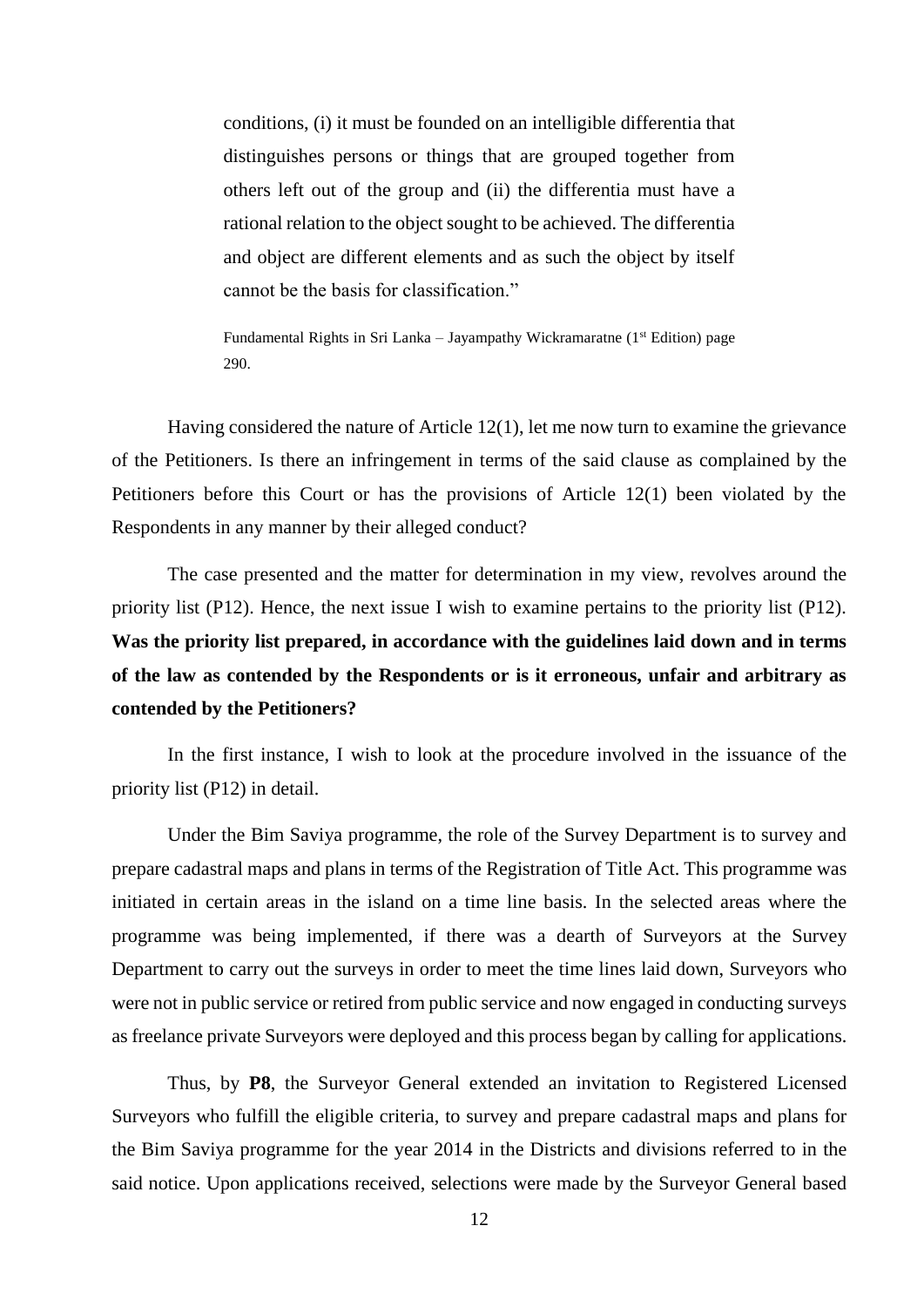on the selection criteria. Priority lists were prepared and communicated to the respective Provincial Surveyor Generals for implementation of the Bim Saviya programme. P10 is the letter sent by the Surveyor General to the North-West Provincial Surveyor General for such purpose. The document P11 and P12 were also sent together with P10.

Whilst **P10** gives a detailed description of the functions to be performed by the provincial office to execute agreements, supervise work performed and payment to be made to the private Surveyors, **P11** is captioned qualification, selection, conditions pertaining to registration of Registered Licensed Surveyors for 2014 and **P12** gives the name list of selected Surveyors to be assigned work in the District of Kurunegala for the year 2014.

With regard to selection of Surveyors, two clauses in P11 are material. They are Clauses 2.1 and 2.3. Whilst clause 2.1 of document **P11** indicates that **priority will be given to Surveyors who have conducted surveys under the Bim Saviya Programme during the last three years i.e. 2011, 2012 and 2013 and importantly have shown an effective work progress,** Clause 2.3 of P11 indicates that Surveyors who have conducted surveys under the supervision of the Surveyor General during the last 5 years i.e 2009 to 2013 will be given priority thereafter. The rest of the Surveyors will be considered next in order to be assigned work under this special project.

The contention of the learned Counsel for Petitioners is that the Petitioners fall within the first category since the three Petitioners have conducted surveys under the Bim Saviya programme during the relevant three years i.e  $1<sup>st</sup>$  and  $2<sup>nd</sup>$  Petitioners in 2011 and 2012 and the 3<sup>rd</sup> Petitioner in 2012. Thus, the Petitioners argue that they should get priority over seven Respondents, viz  $16<sup>th</sup>,17<sup>th</sup>,18<sup>th</sup>,19<sup>th</sup>,21<sup>st</sup>,23<sup>rd</sup>$  and  $24<sup>th</sup>$  Respondents who come under the said category II, as the said seven Respondents have not conducted any surveys under the Bim Saviya programme. It is noted that for some unexplained reason the  $20<sup>th</sup>$  and  $22<sup>nd</sup>$  Respondents have been left out from the said category. Further, the Petitioners argue that the said seven Surveyors can only be considered, if and only if, there aren't any Surveyors, who have had previous experience in the said programme.

On the other hand, the contention of the learned Senior State Counsel for the Respondents is that although the Petitioners have conducted surveys under the Bim Saviya programme, that the **Petitioners have not maintained an 'effective work progress' and thus cannot be considered under the first category to be given preference over category II**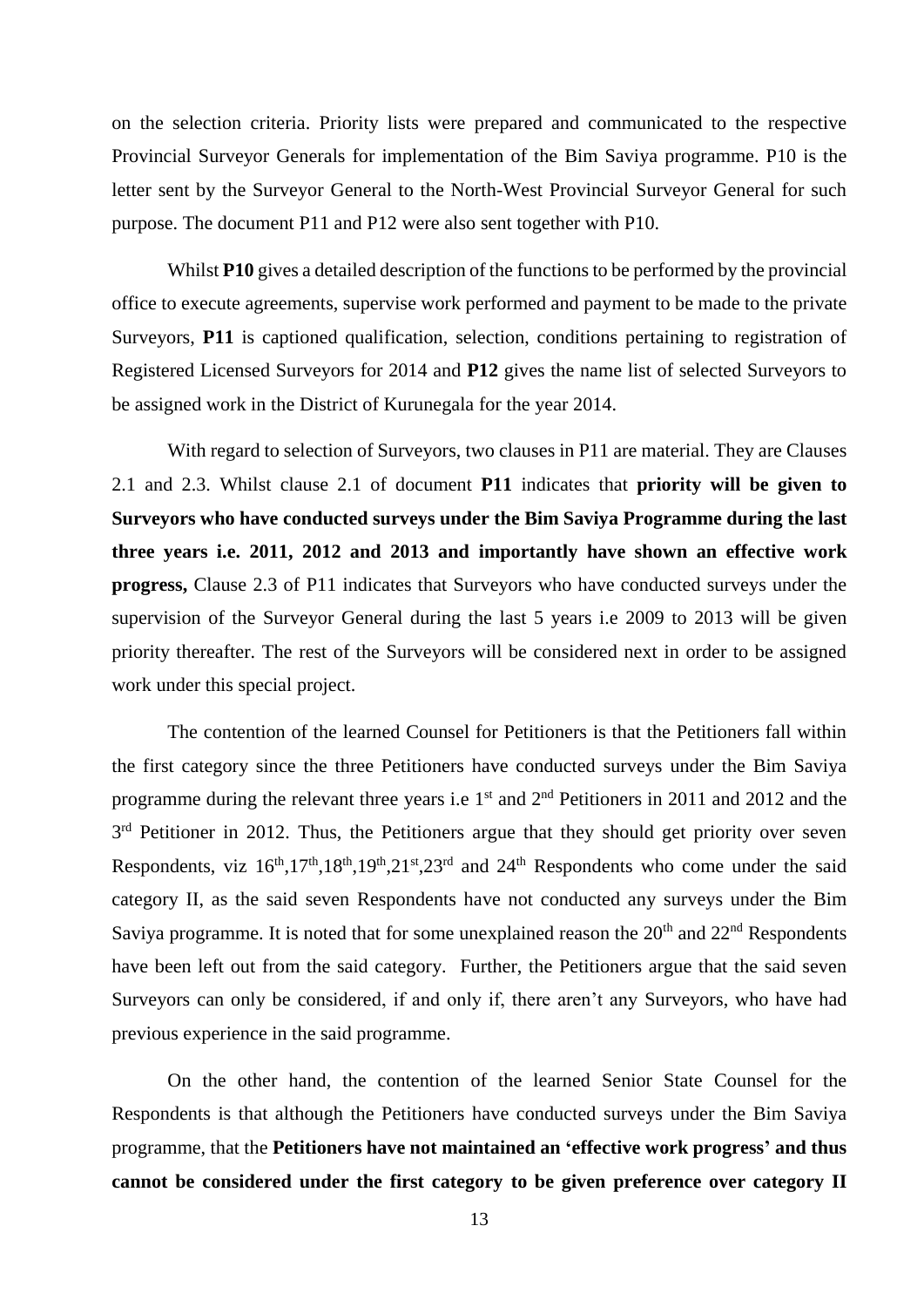**Surveyors.** Further the Surveyors were classified based upon their performance and the performances of the Petitioners was far below the average considered as effective work progress and therefore the three Petitioners could not be categorized under the first category but could only be considered under the third category of the selection criteria laid down in P11.

The learned Senior State Counsel also contended that the 'effective work progress' of the Surveyors who conducted surveys under the Bim Saviya programme were evaluated based on a standard mathematical formula which was used island wide, and only the Surveyors who passed the threshold, i.e. maintained the average of 40 lots surveyed per month were considered as having an 'effective work progress' and placed under category I. The Surveyors who could not pass the said threshold were not considered under the said category and thus, not given first priority in the final list of selections.

The case of the Respondents was with regard to the preparation of the priority list P12 for Kurunegala District, the same yardstick was used. P12 was compiled based upon the performance data of each Surveyor for the three years under review and the average effective work progress per month. As stated earlier only the Surveyors who maintained an average survey of 40 lots per month were placed under category I to be given first priority. The Petitioners average effective work progress was 32.8, 30.9 and 24.3 respectively which was far below the threshold of 40 lots per month and thus could not be given first priority and placed in category I of the eligibility criteria reflected in clause 2.1 of P11. Therefore, the submission of the Respondents was that the priority list (P12) which reflects such decision, is neither arbitrary, capricious, unreasonable nor violative of the fundamental rights of the Petitioners.

I see merit in the said submission. **If a Surveyor cannot achieve the threshold mark to be considered as having an effective work progress, such a Surveyor cannot expect to be given preference and be placed among Surveyors who have achieved the threshold mark.** If a Surveyor has failed to achieve the target required to be placed at a particular point, then the said Surveyor has to face the consequences. In the instant matter, the Petitioners failed to achieve the threshold. Thus, the three Petitioners could not be slotted in under category I and given preference in the priority list P12.

I would pause at this moment and look at P12 the priority list from another angle. It has 30 names of selected Surveyors in the order of merit. There is no dispute that for the year 2014,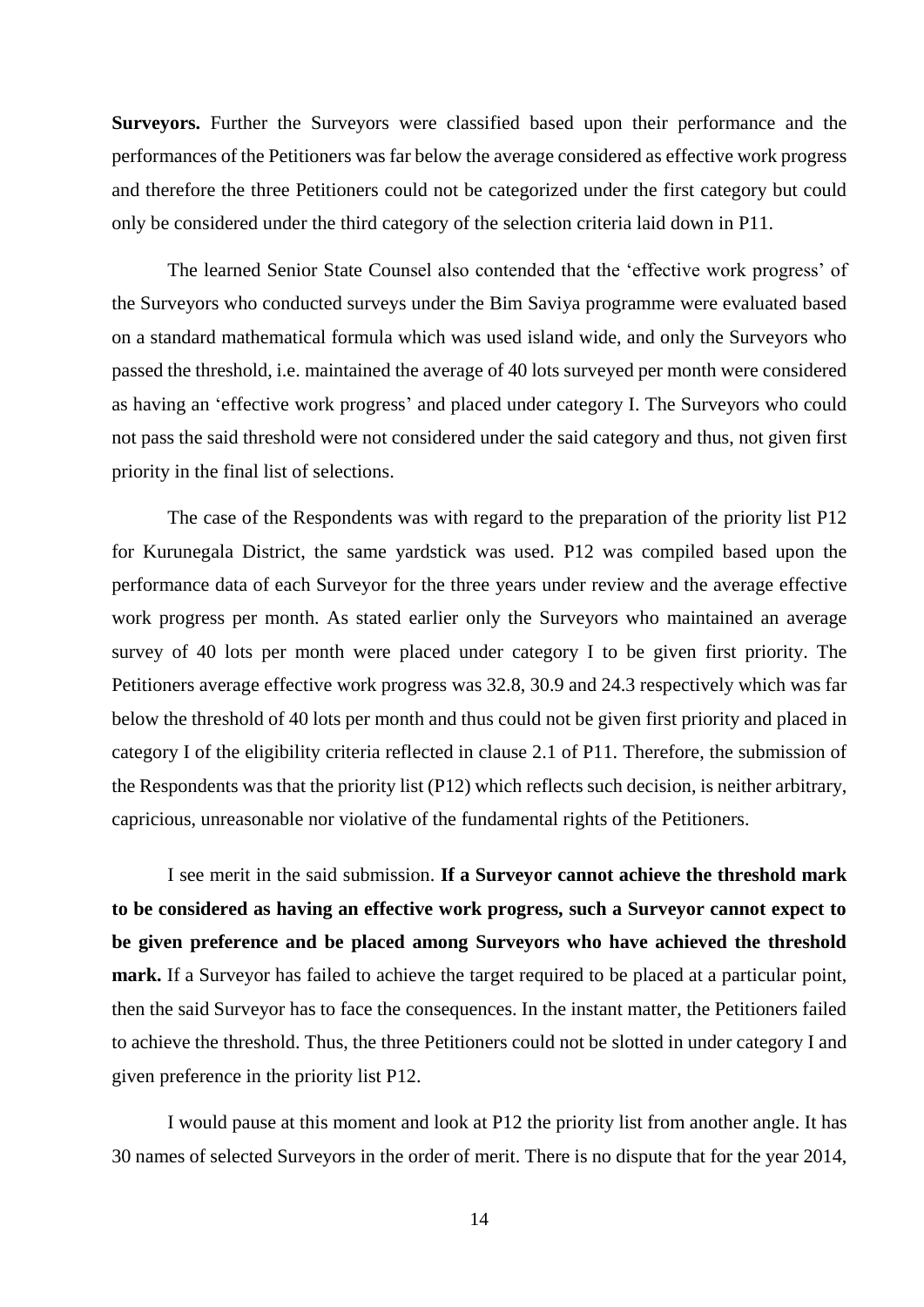the North-West office of the Surveyor General, could assign work only for 17 Surveyors for conducting of Bim Saviya surveys in the Kurunegala District (vide P10). Thus work had to be assigned to the first 17 Surveyors in the priority list (P12). Out of the said 17 Surveyors, the top 10 Surveyors as discussed earlier were classified under category I, having conducted surveys under the Bim Saviya programme and maintaining the average effective work progress for the years 2011, 2012 and 2013 as stipulated in P11 and more fully reflected in R1 the Evaluation Sheet. The next 7 Surveyors came under category II, i.e the Surveyors who had performed surveys under the Surveyor General for the last five years but were not given the opportunity to conduct any surveys under the Bim Saviya programme. Nevertheless, with a view to give an exposure to this programme, they were considered next in the order of preference as stipulated in P11.

In the priority list the Petitioners were placed at the  $23<sup>rd</sup>$ ,  $24<sup>th</sup>$  and  $25<sup>th</sup>$  positions and the three Petitioners did not come within the said 17 Surveyors. The grievance of the Petitioners as reflected to in the petition is not against the first 10 Surveyors i.e. the category I Surveyors who had maintained the average effective work progress but against the next set of 7 Surveyors i.e. the Surveyors who were considered under category II and who were placed next in the order of preference and were slotted in at the  $12<sup>th</sup>$ ,  $13<sup>th</sup>$ ,  $14<sup>th</sup>$ ,  $15<sup>th</sup>$ ,  $17<sup>th</sup>$ ,  $19<sup>th</sup>$ , and  $20<sup>th</sup>$  positions. The grievance of the Petitioners is against priority being given to these seven Respondents viz-a-viz the Petitioners. The submission of the learned Counsel for the Petitioners is whatever may be the Petitioners performance, the Petitioners should get priority and be placed under category I, over and above the Surveyors of category II.

This brings me to the crux of the issue before this Court for determination - classification. **Is the classification reasonable? Can Surveyors be classified in this manner? Is it founded on intelligible differentia? Can classifying Surveyors on performance be termed 'an intelligible classification'?** 

In simpler terms, **should a Surveyor maintain an 'effective work progress' and be deemed 'efficient' to obtain priority in P12**? Or could a Surveyor who has not maintained the average effective work progress and deemed 'inefficient' handling surveys under the Bim Saviya programme be treated equally and be **given priority in P12, the list of selectees under the same category of classification of the Surveyors who have maintained the average effective work progress?**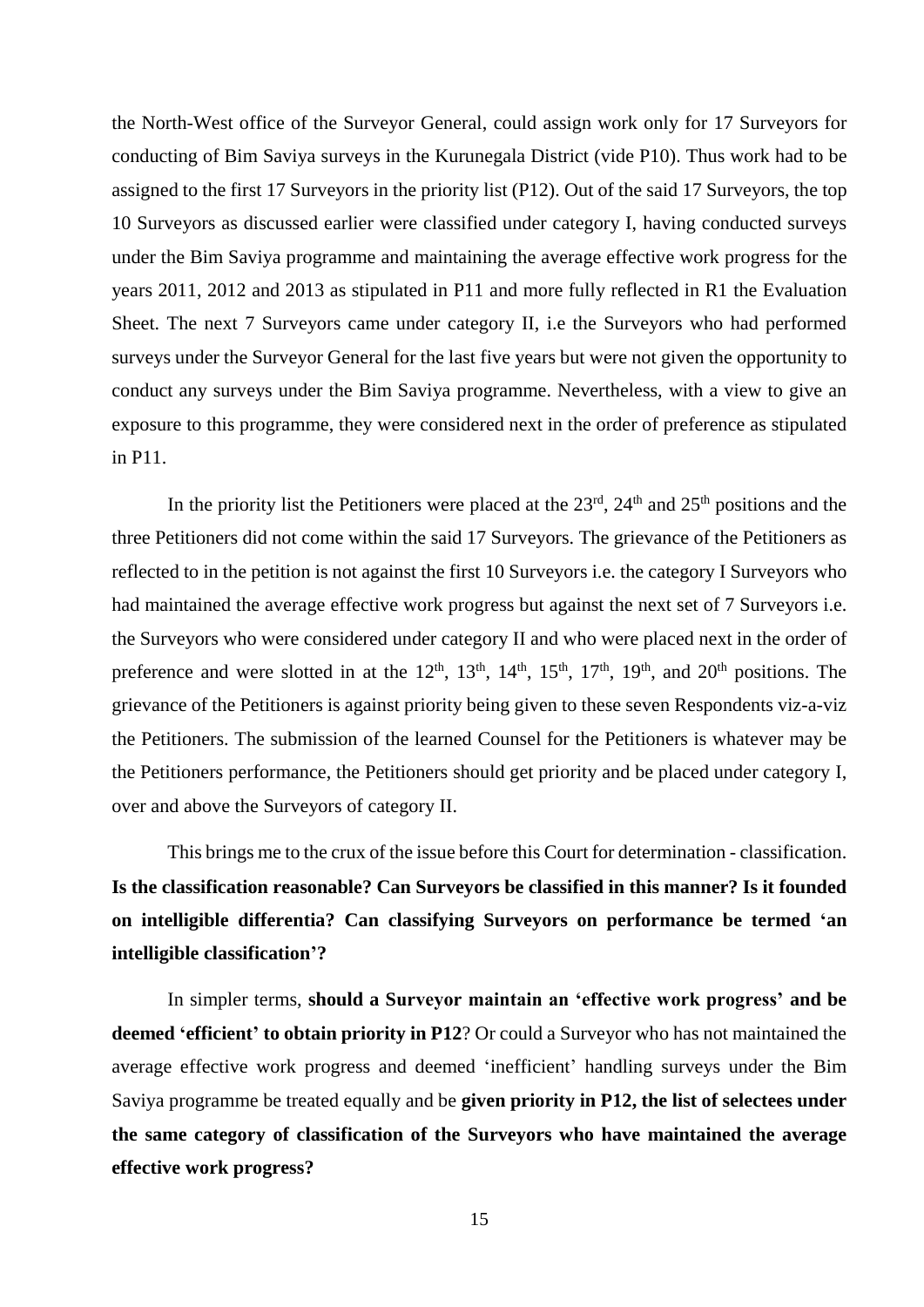In my view, the criteria for selection as spelt out in P11 is rational. It is well defined and precise. In order to obtain the object sought to be achieved through this programme, an effective work progress is mandatory. Mere conducting of surveys under the Bim Saviya programme is not sufficient. Efficiency of handling a survey is *sine-qua-non* to be considered for selection in a subsequent occasion. The Petitioners are freelance Surveyors, handling private work. When such freelance Surveyors are co-opted and tasked to do work for the State and the Surveyor General for remuneration, laying down a yardstick, a transparent system or a marking scheme and placing the Surveyors on a merit list is laudable and salutary, especially because this programme is a time lined project, based on a concept which is novel and pioneering in respect of the land regime in Sri Lanka.

In the instant case, the Surveyor General has resorted to such a mechanism of classification. The Surveyor General has evaluated the performance of the Surveyors during the last three years, i.e. 2011, 2012 and 2013 and placed only the Surveyors who have maintained the average effective work progress in Bim Saviya surveys, in the order of merit, based on the average obtained, subject to a threshold cut-off mark in category I. The Surveyors who have not been assigned surveys under the Bim Saviya programme but nevertheless worked under the supervision of the Surveyor General by conducting many surveys during the 5 year period 2009 to 2013 have been placed next in the order of priority (category II). The rest of the Surveyors, including the Surveyors who have not reached the effective work progress in the relevant years under the Bim Saviya programmes have been placed thereafter (category III). Thus, the Petitioners fall within the  $3<sup>rd</sup>$  category. I see no fault in resorting to such a scheme. In my view such a mechanism or classification to achieve the object of the Bim Saviya programme is neither arbitrary nor unreasonable, capricious, grossly unfair as suggested by the Petitioners and it does not violate the fundamental rights of the Petitioners guaranteed under Article 12(1) of the Constitution.

Corollary, if the Surveyor General did not follow a reasonable classification or arbitrarily dished out work at his whim and fancy to persons of his choice and placed them in a list at his discretion, then in such a situation a person could challenge such a scenario for being discriminatory or violative of his fundamental rights.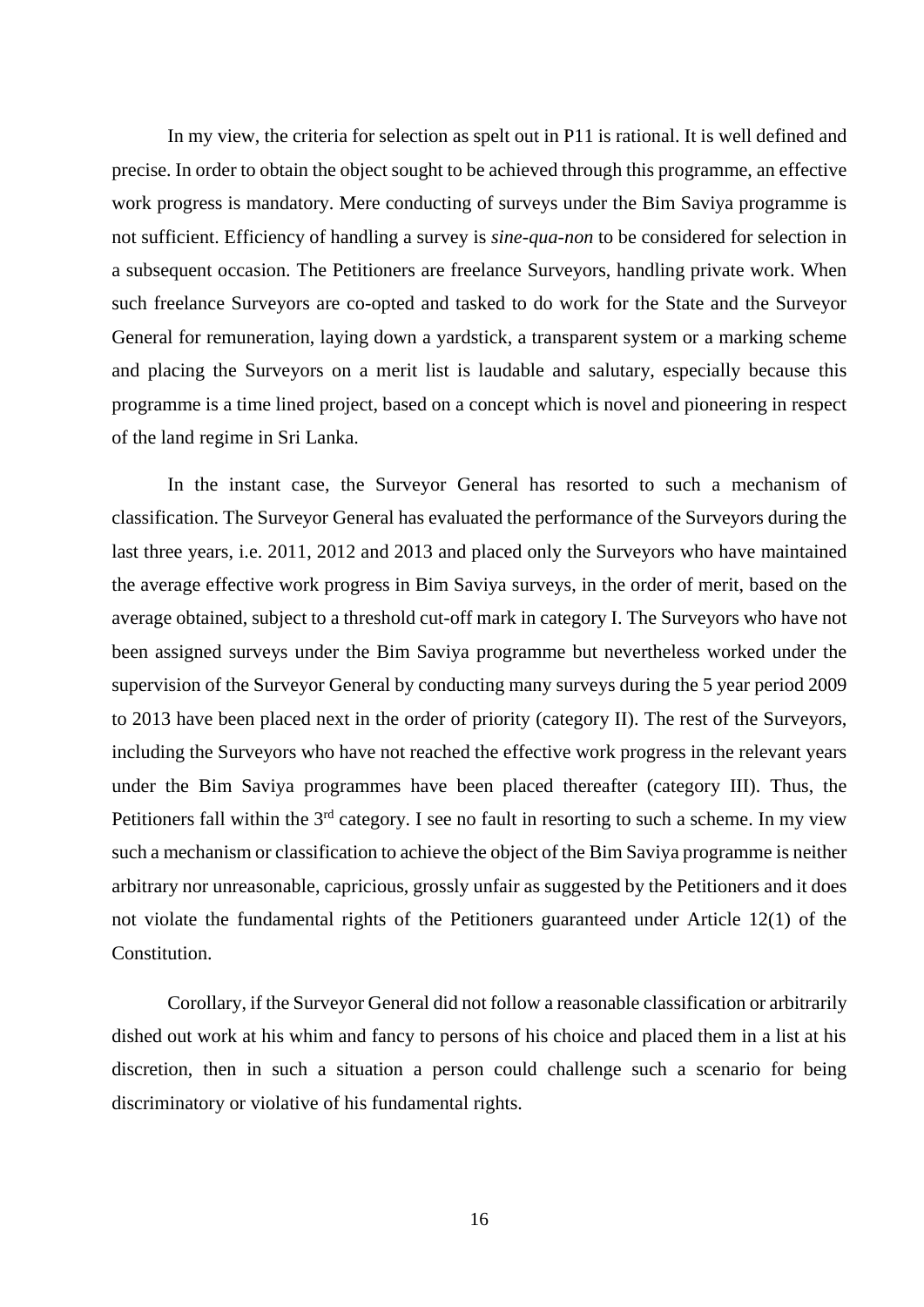'Classification' as discussed earlier was considered by this Court in the case **Ananda Dharmadasa and Others V Ariyaratne Hewage and Others [2008] 2 SLR 19** where the nonappointment of the petitioners therein to a particular class of the public service, was the point of issue in a fundamental rights application. In the said case Shirani Bandaranayake, J (as she then was) observed as follows: -

> "The concept of equality postulates the basic principle that equals should not be placed unequally and at the same time unequals should not be treated as equals."

In the said judgement reference was made to the oftquoted statement of Bhagawati, J in **Royappa v State of Tamil Nadu (AIR 1974, S.C. 555)** that,

> *"Equality is a dynamic concept with many aspects and dimensions and it cannot be 'cribbed, cabined and confined' within traditional and doctrinaire limits. From a positive point of view, equality is antithetic to arbitrariness. In fact equality and arbitrariness are sworn enemies."*

 In **Ananda Dharmadasa's case,** after an in depth study of the equal protection clause and case law, this Court went on to observe as follows: -

> "It also has to be borne in mind that every differentiation would not constitute discrimination and accordingly classification could be founded on intelligible differentia." (vide page 33)

I am in agreement with the above observations and especially **that every differentia of persons would not constitute discrimination.** 

Hence, the main ground of challenge referred to in the petition that the Petitioners who have conducted surveys and had previous experience under the Bim Saviya programme, should not be discriminated but be considered and placed in category I irrespective of their efficiency ahead of the  $16^{th}$ ,  $17^{th}$ ,  $18^{th}$ ,  $19^{th}$ ,  $21^{st}$ ,  $23^{rd}$  and  $24^{th}$  Respondents (of category II) who lacked previous experience in Bim Saviya surveys, in my view has no force or effect in law. Similarly, the Petitioners contention that merely because the Petitioners had conducted surveys for the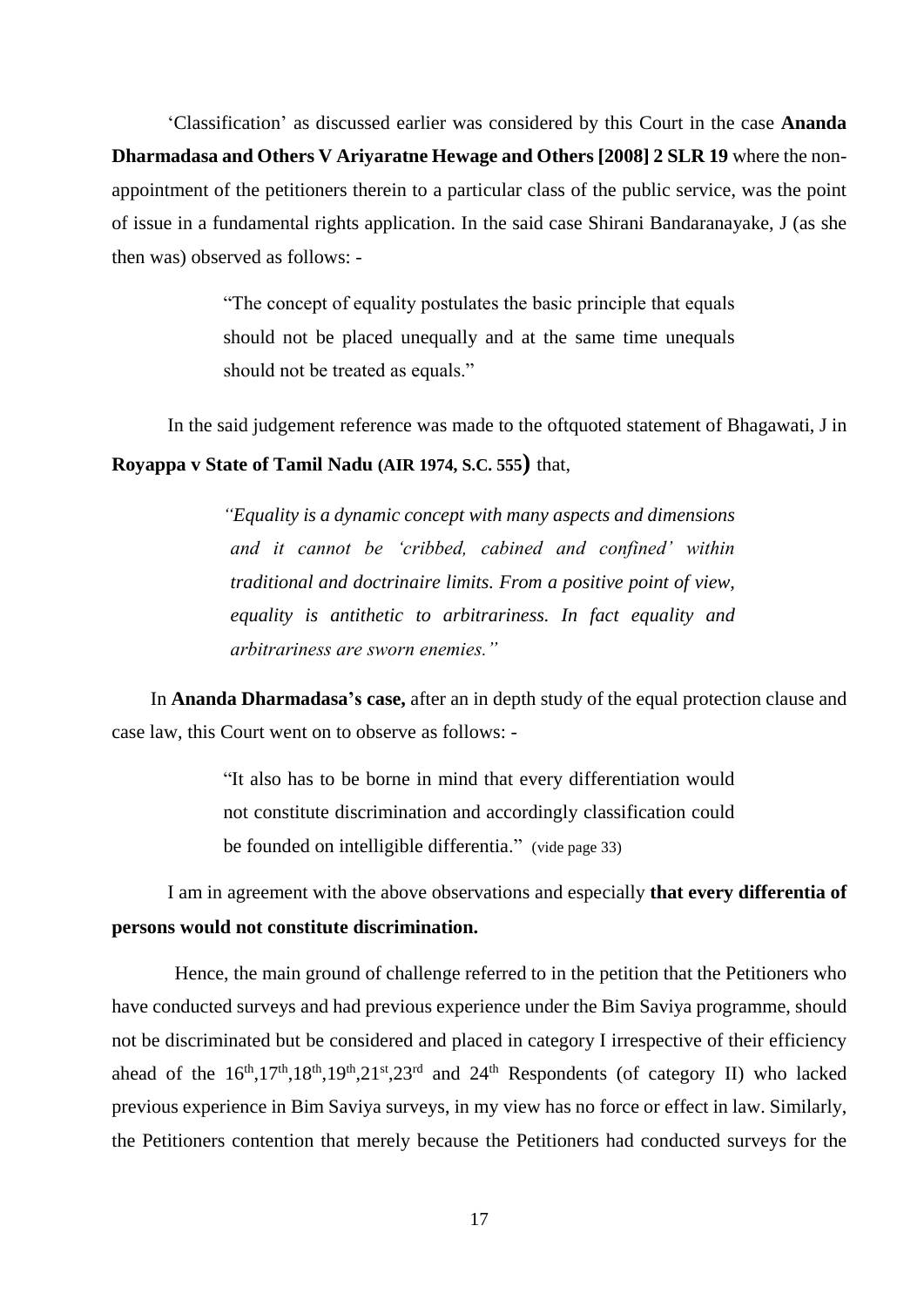Bim Saviya programme previously, that the three petitioners should be placed in category I, is erroneous and unfounded.

The selection criteria P11 specifically states that the Surveyors who have conducted surveys under the Bim Saviya programme should in addition to the necessary certification, demonstrate an effective work progress in conducting of such surveys. Thus, classification of Surveyors, based on laid down conditions and criteria as category I, II and III by the Surveyor General will not amount to discrimination as it is based on clear and identifiable criteria. Similarly, evaluating the Surveyors on such a yardstick, prioritizing on efficiency and classifying them as 'efficient' and 'not so efficient' and placing the Surveyors who have shown an efficient work progress ahead of the 16<sup>th</sup> to 24<sup>th</sup> Respondents (selected under category II) and the three Petitioners who have not shown an efficient work progress after the  $16<sup>th</sup>$  to  $24<sup>th</sup>$ Respondents cannot be deemed discriminatory, arbitrary or unreasonable. It is observed that in making the selection, equals were neither placed unequally nor unequals treated equally. Hence it did not affect the equal protection guaranteed by the Constitution to the Petitioners.

Thus, the one and only ground the Petitioners pleaded and relied upon in the petition to challenge the priority list (P12) in my view is without reason, baseless and unfounded. Moreover, classifying and prioritizing the Surveyors upon their work progress is to achieve the object of the Bim Saviya programme. Therefore, considering performance and efficiency of Surveyors is just and fair and is in accordance with the selection criteria referred to in P11. Hence, in my view, the Petitioners have failed to establish that the priority list (P12) violates the Petitioners fundamental rights guaranteed under Article 12(1) of the Constitution and upon the said ground alone, this application should be dismissed.

However, in the submissions presented before Court, the learned Counsel for the Petitioners also **challenged the formula used by the Surveyor General to mark and measure the performance of the Surveyors** who had conducted surveys for the Bim Saviya programme. Thus, the Counsel for the Petitioners challenged the award of marks of the Petitioners reflected in R1 Evaluation Sheet and the placement of category I Surveyors in the positions one to ten in the priority list (P12) i.e. the placement of the  $5<sup>th</sup>$  to  $15<sup>th</sup>$  Respondents before Court in the first ten places in the priority list (P12) *viz-a-viz* the award of marks and placement of the Petitioners at  $23^{\text{rd}}$ ,  $24^{\text{th}}$ ,  $24^{\text{th}}$ , and  $25^{\text{th}}$  positions in the priority list (P12).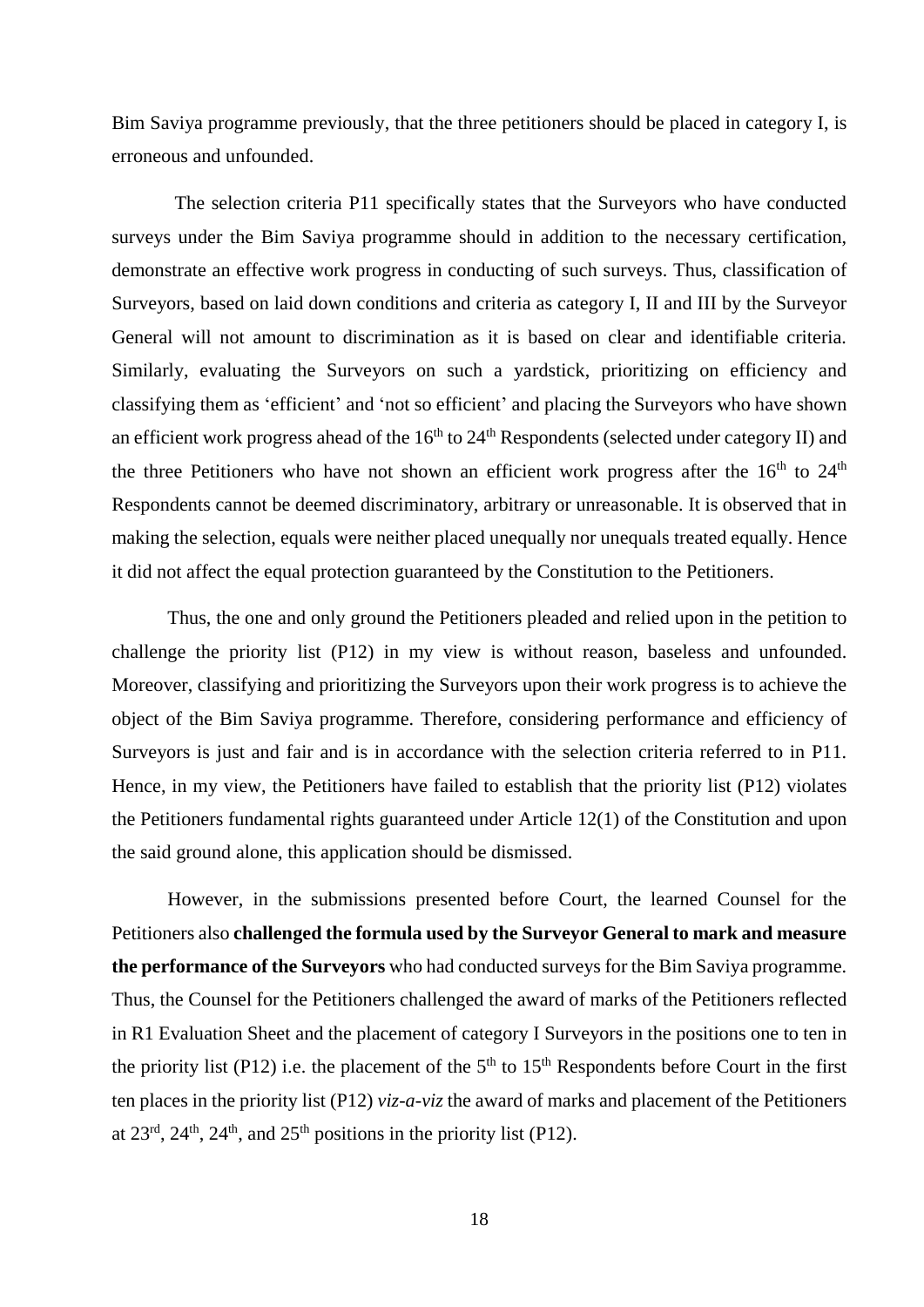Initially, the Petitioners case was against the placement of the  $16<sup>th</sup>$  to  $24<sup>th</sup>$  Respondents ahead of the Petitioners. The Petitioners new ground of challenge is basically against the placement of the  $5<sup>th</sup>$  to  $15<sup>th</sup>$  Respondents in the priority list (P12) viz-a-viz the Petitioners.

Hence, an entirely a new case was presented by the Petitioners before Court and I would now consider the said case in the interest of justice.

In order to justify the said contention, the Petitioners main submission is that the **effective work progress of the Surveyors reflected in the Evaluation Sheet (R1) has been erroneously computed by the Respondents.** Thus, the Petitioners argue that the said wrongful computation was to the detriment of the three Petitioners and resulted in them being placed very much lower in the priority list (P12).

The Counsel for the Petitioners relied on two grounds to put forward its contention.

Firstly, use of two different modes of computation of the 'effective work progress' of Surveyors by the Respondents; and

**Secondly,** the administrative delays of the Survey Department.

The Petitioners contention with regard to the  $1<sup>st</sup>$  point is that the effective work progress has not been calculated as indicated by the Respondents by dividing the total number of lots surveyed and carried out during the year by twelve, the total number of months of the year. The Petitioners aver according to the Evaluation Sheet (R1) for the years 2012/2013 the effective work progress has been computed by dividing the total lots surveyed by a variable figure over and above 12 being the number of months of the year. Therefore, two different methods of calculations have been adopted by the Respondents which the Petitioners contend is grossly arbitrary, unfair and to the detriment of the Petitioners.

The Petitioners  $2<sup>nd</sup>$  point of contention is that the administrative delays of the Survey Department immensely prejudiced the three Petitioners. In its written submissions filed before Court, the Counsel for the Petitioners laid down a litany of woes and shortcomings which the Petitioners alleged, amounted to administrative delays of the Survey Department in completing the preparatory steps of the Bim Saviya programme, examples being delays in signing agreements, conducting public awareness programmes, installing and releasing of GPS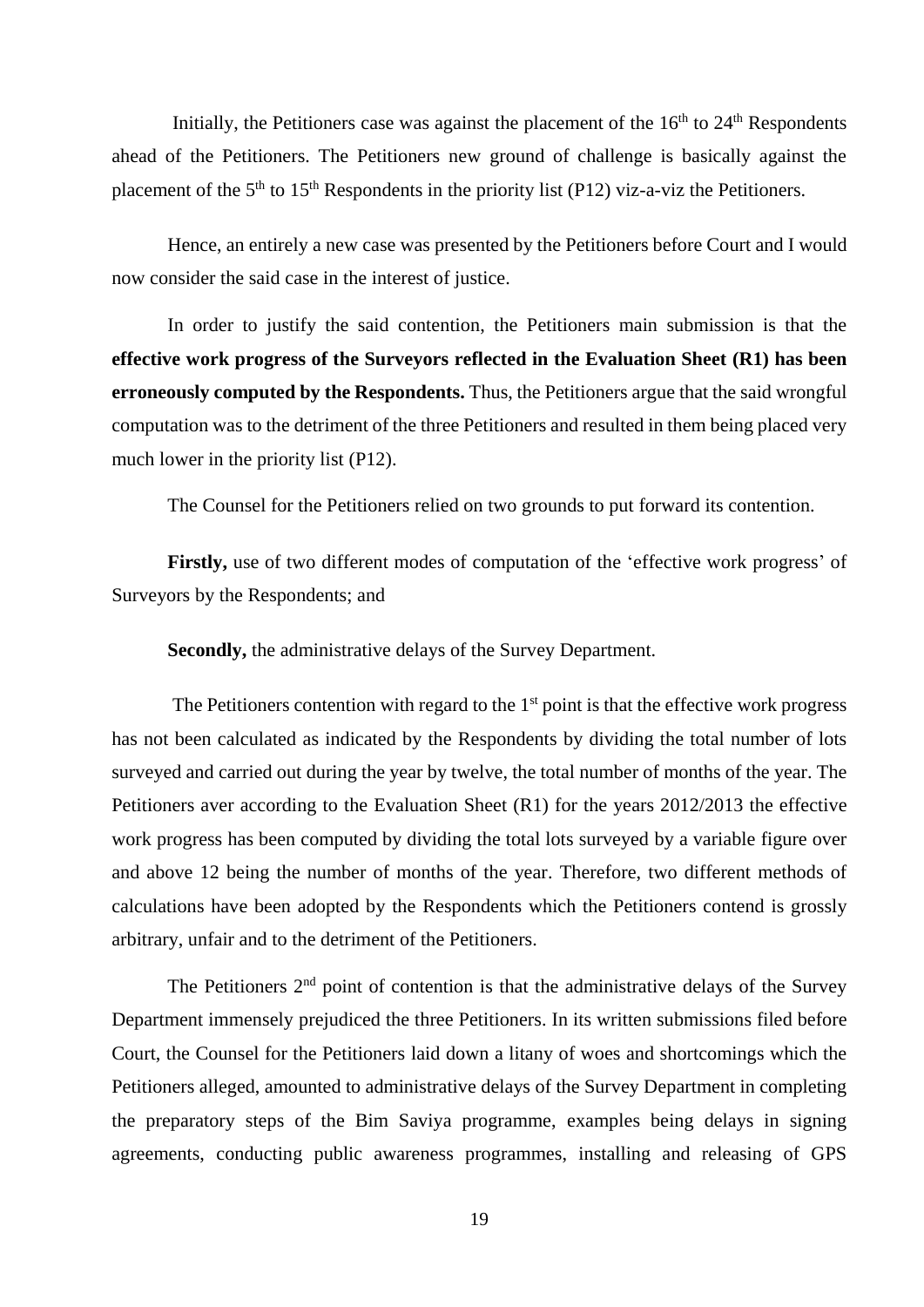controlling points. The Petitioners referred to the assignments given to the  $2<sup>nd</sup>$  Petitioner by dates and months in order to substantiate its contention. The Petitioners therefore aver that when calculating the effective work progress, 'the actual number of months' taken to complete the survey physically on the ground should be considered and not the average effective work progress of twelve months or a percentage as has been relied upon by the Respondents.

Having referred to the contention of the Petitioners put forward at the hearing, I would now move onto consider the second ground relied upon by the Petitioners to establish its position.

The facts relied upon by the Petitioners to present its argument, in respect of the **administrative delays** as indicated earlier is not referred to in the petition nor substantiated by an affidavit. It is only referred to in the written submissions. Thus, there is no evidence before Court pertaining to the said facts and I see no reason to rely on such unsubstiated facts. The Petitioners have also not distinguished themselves individually or as a core group to draw a comparison and substantiate that the alleged administrative delays had an impact on the Petitioners alone, compared with the rest of the 16 Surveyors referred to in the Evaluation Sheet R1. There is also no evidence before Court to establish the position that the purported administrative shortcomings referred to by the Petitioners, were caused by the Survey Department to the detriment of the three Petitioners only or that the standard formula used island wide by the Surveyor General in computing the effective work progress was in any way affected by the said administrative delays.

Hence, I see no merit in the contention that the administrative delays the Petitioners aver, had a prejudicial impact on the Petitioners alone. If at all there were shortcomings, it was common to all 19 Surveyors referred in the Evaluation Sheet R1. The formula used to compute the effective work progress treated all alike and the Petitioners have failed to establish a discrimination or a violation of a fundamental right based upon such ground. Moreover, the Petitioners have failed to establish how the said delays could make the formula of computation of the effective work progress erroneous which the Petitioners submit resulted in them being placed at the lower end of the priority list (P12).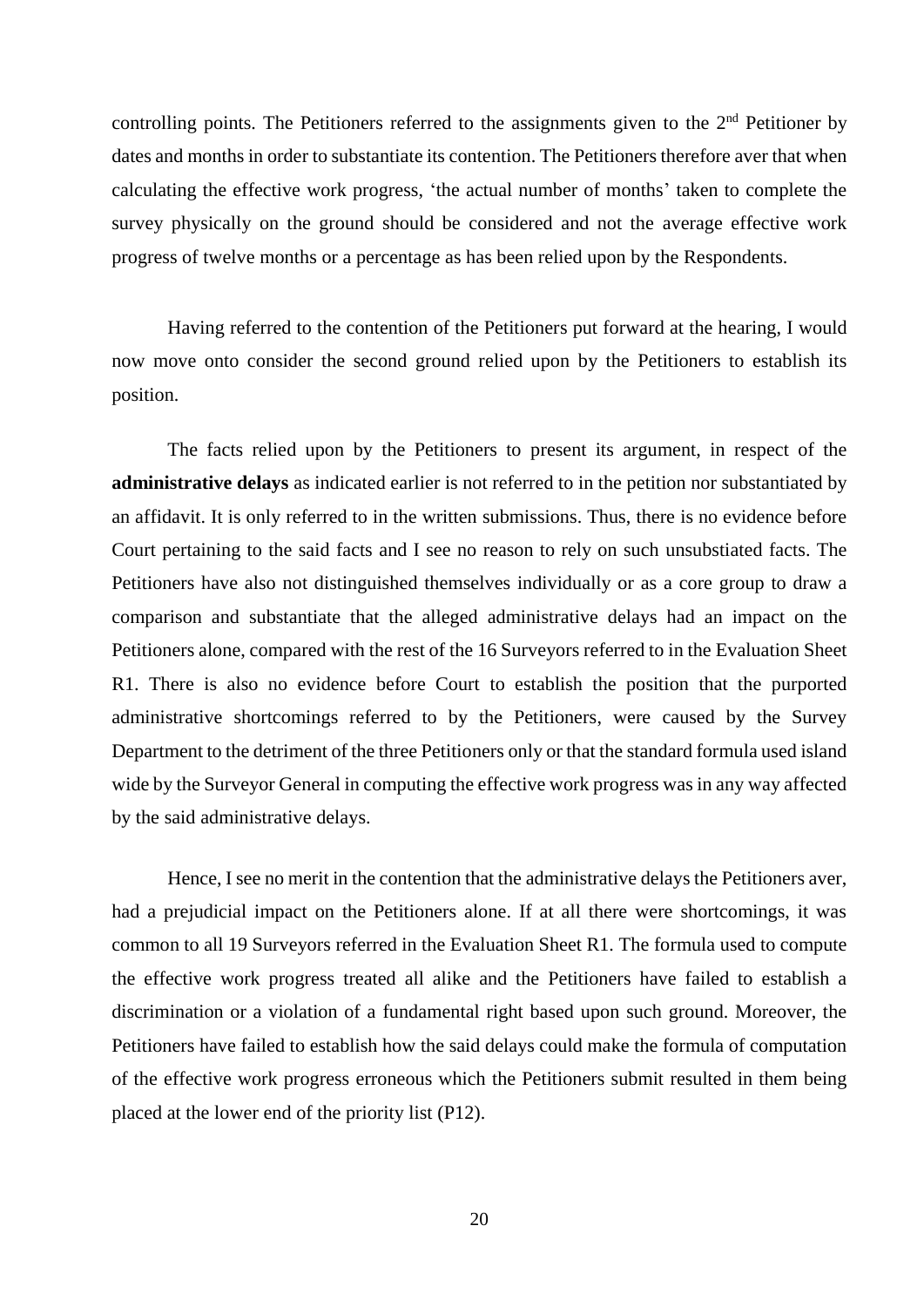The other ground the Petitioners argue to establish that computation of the effective work progress was erroneous, is the **use of two different methods of calculation** by the Respondents.

The selection criteria for the year 2014 as reflected in P11, clearly indicates that selections will be based on the performance of the work carried out the in the years 2011, 2012 and 2013 and the Surveyors possessing an 'effective work progress' will be given first priority. It is common ground that new assignments were not given in the Kurunegala District for the year 2013 due to financial constraints. Thus, selections had to be made only on the work assigned for the years 2011 and 2012. The said fact is clearly embodied in the postscript in the Evaluation Sheet (R1).

The Evaluation Sheet also demonstrates that for the year 2011, work was only assigned to the  $1<sup>st</sup>$  Petitioner. The  $2<sup>nd</sup>$  and the  $3<sup>rd</sup>$  Petitioners were not selected nor assigned any work in 2011. It is observed that though in the petition and in the affidavit of the 2<sup>nd</sup> Petitioner filed in Court, it is averred that the  $2<sup>nd</sup>$  Petitioner carried out surveys in 2011, the curriculum vitae of the 2nd Petitioner annexed to the petition and the written submissions filed before this Court by the Petitioners themselves, reflect otherwise. Thus, the Petitioners have misrepresented facts to this Court with regard to the selection and assignment of work of the 2<sup>nd</sup> Petitioner for the year 2011.

The Evaluation Sheet  $(R1)$  further demonstrates that **for the year 2011**, the 1<sup>st</sup> Petitioner conducted surveying of 706 lots. In order to ascertain the effective work progress of the 1<sup>st</sup> Petitioner for the said year, such number of lots has been divided by 12, the number of months per year, which give an average of 58.8 per month. It is observed that the same yard stick of measurement has been used in respect of all the Surveyors without any exception. Thus, in order to compare and contrast the work progress of the Surveyors, the average effective work progress per month has been obtained by dividing the number of lots surveyed by 12, the number of months in the year in a uniform manner.

It is also observed that, **for the year 2012** work has been assigned to all three Petitioners. The R1 Evaluation Sheet postscript demonstrates that in order to obtain the effective work progress of Surveyors for 2012/2013 in the Kurunegala District, the work assigned in 2012 but completed in 2013 was also considered in view of the fact that new assignments were not given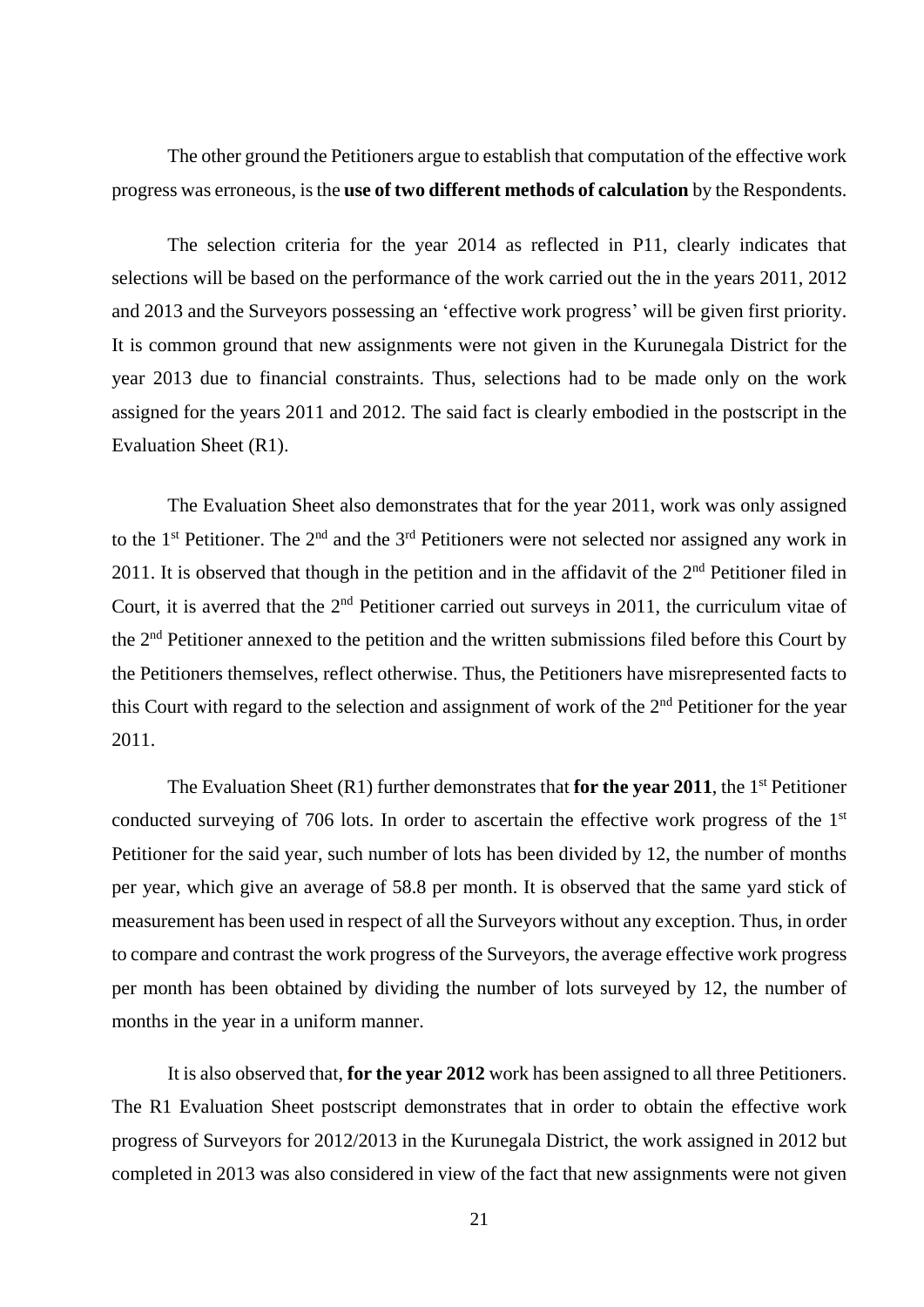in 2013. Thus, for  $2012/2013$  the 1<sup>st</sup> Petitioner completed a total of 82 lots, the 2<sup>nd</sup> Petitioner a total of 402 lots and the 3<sup>rd</sup> Petitioner 292 lots. Whilst the 1<sup>st</sup> and 3<sup>rd</sup> Petitioners have completed the 2012 assigned work in the year 2012 itself, the 2nd Petitioner has utilized an extra month to complete the work assigned. In arriving at the effective work progress for 2012/2013 in respect of the 1<sup>st</sup> and 3<sup>rd</sup> Petitioners, the number of lots surveyed had been divided by 12, whereas for the 2<sup>nd</sup> Petitioner it has been divided by 13 (12+1), considering the extra month the 2<sup>nd</sup> Petitioner spent in completing the assigned work in 2012.

The R1 Evaluation Sheet further signifies that this mode of computation has been used not only for the Petitioners but also for the rest of the Surveyors as well. Out of the 19 Surveyors evaluated in R1, 10 have completed the assigned tasks on time and in 2012 itself, whereas the rest of the Surveyors have delayed their assignments and completed the work only in 2013.

Thus in order to arrive at the effective work progress for 2012/2013, of the ten Surveyors who completed the work on time, i.e. in 2012 itself, which includes the  $1<sup>st</sup>$  and  $3<sup>rd</sup>$  Petitioners, the formula, total lots surveyed divided by 12 (the number of months per year) has been used. This mode of computation is the same formula used in the year 2011 as discussed earlier and there is no variation whatsoever with regard to the method of calculation as averred to by the Petitioners.

However, with regard to the nine **Surveyors who delayed the assignments of 2012 an exemption has been made**. It is observed that five Surveyors have utilized an extra one month in 2013, two Surveyors have utilized extra five months in 2013 and the balance two Surveyors have utilized six months and eleven months respectively in 2013 to complete their assigned duties of 2012. Hence, in order to arrive at the effective work progress of 2012/2013 of the said Surveyors who delayed their assignments and completed the work in 2013, the total number of lots surveyed by the said Surveyors have been divided by 13 (12+1), 17 (12+5), 18 (12+6) and 23(12+11) respectively, considering the extra time utilized in 2013 to complete the assignments. This is similar to the computation of effective work progress of the  $2<sup>nd</sup>$  Petitioner who also delayed completion of the assigned work of 2012. Thus, one yardstick has been used in respect of all Surveyors who delayed their assignments. It is also observed if not for this computation, the work assigned in 2012 and not completed on time in 2012 would not have been taken into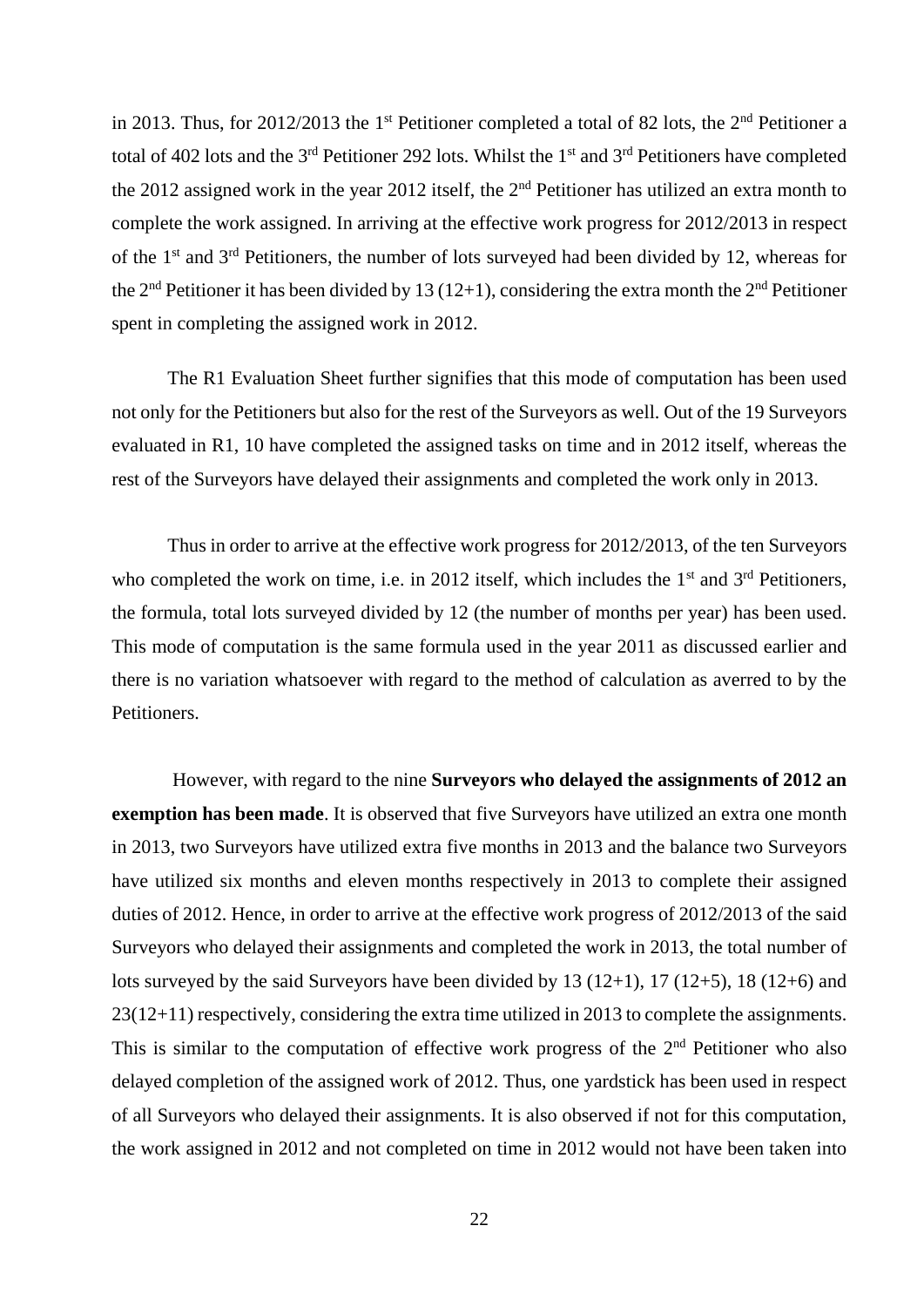consideration at all, in arriving at the effective work progress for 2012 with regard to these nine Surveyors.

The above method of granting an exemption and considering the extra time utilized for completion of the work in 2013 for work already assigned in 2012, is what the Petitioners refer to as **using two different methods**, which the Petitioners aver makes the computation of effective work progress erroneous. I see no merit in such contention. The material before Court clearly envisage that only one method was used to obtain the average effective work progress of 2011 as well as for 2012. However, when calculating the average effective work progress of 2012 as stated earlier an exemption has been made in respect of Surveyors who delayed their assignments. The effective work progress of the said Surveyors has been computed by considering the extra time utilized to complete the assignments. (If not for this exemption, the work of the aforesaid nine Surveyors partially performed in 2012 would not have been evaluated when arriving at the effective work progress of 2012.) Thus, extending an exemption to a uniform and a standard method used island wide, in my view would not amount to using two methods as averred to by the Petitioners.

The same exemption has been given to the  $2<sup>nd</sup>$  Petitioner and I am of the view that the Petitioners have failed to establish how such an exemption would affect the rest of the Petitioners viz-a-viz the rest of the Surveyors referred to in (P12) the priority list. In the said circumstances, I see no merit in the submissions of the Petitioners pertaining to the use of two methods, which the Petitioners averred was wrongful and unfair.

Corollary, the learned Counsel for the Petitioners put forward another contention and in its written submissions went to a great extent to elaborate and establish the said argument. i.e as discussed earlier since utilizing extra time was considered favourably by the Respondents, only the 'actual time spent on a survey' should be considered in arriving at the effective progress of work and not to rely on an average figure. Thus, the Petitioners contention was if a Surveyor physically surveys 100 lots in 3 months then 100 divided by 3 should be the effective work progress and not 100 divided by twelve (the number of months in a year) in order to arrive at the average effective work progress per month.

The general meaning of the word 'average' is the standard or the central or the typical value in a set of data and in particular the median or the mean of a set of numbers and figures,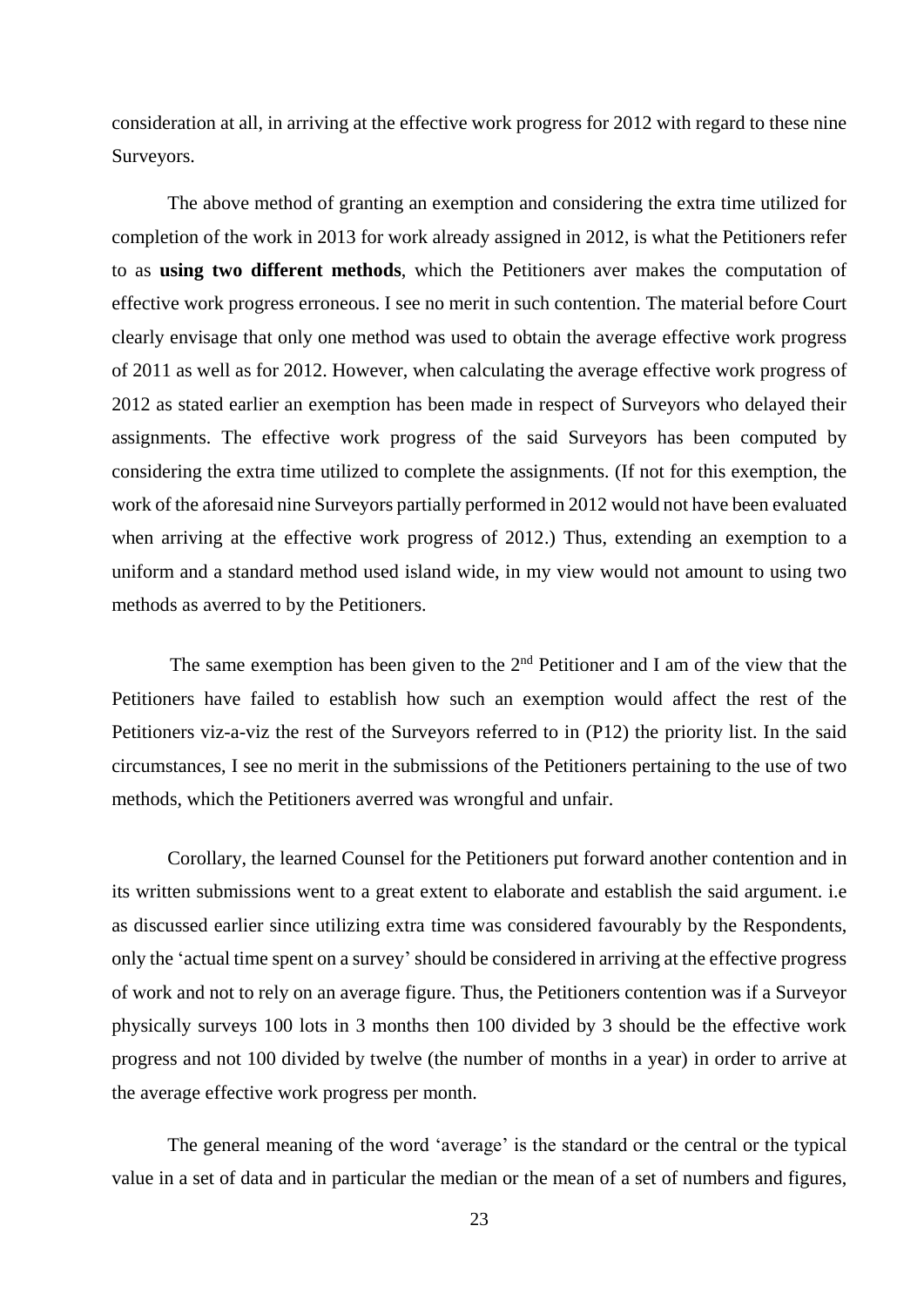arrived at by dividing the total number by a standard unit. That is the concept that has been utilized in arriving at the monthly average work progress of Surveyors to consider their efficacy. It is a standard mathematical formula, scientifically and statistically used. Thus, I see no reason or merit whatsoever, in the contention of the Petitioners that such computation of average is erroneous and should not be resorted to in arriving at the average effective work progress in order to assess the work progress of Surveyors.

Moreover, the data in the Evaluation Sheet R1 indicate that certain Surveyors have been given a higher number of lots to be surveyed whereas certain Surveyors have been given a lesser number of lots to be surveyed. *Thus, in order to compare and contrast the performance of the Surveyors, obtaining the cumulative average of the two years and arrive at the effective work performance is the most suited methodology*. Upon the said ground too, I see no basis or reason in the submissions of the Petitioners that only the 'actual time spent on the survey' should be considered in arriving at the effective work progress and not an average figure.

Further, the data in the Evaluation Sheet R1 demonstrates that the  $2<sup>nd</sup>$  and  $3<sup>rd</sup>$  Petitioners had only one years (2012) work for evaluation whereas the  $1<sup>st</sup>$  Petitioner had two years (2011) and 2012) work for evaluation. Further the  $1<sup>st</sup>$  Petitioner had a high average of effective work progress for 2011, but the work progress for 2012 was significantly low compared to the rest of the Surveyors evaluated in R1, thus, giving him a low cumulative average for 2011 and 2012. It is observed that these varying factors could be standardized when a specific methodology is used and that is exactly what the Respondents have resorted to in this instance. It is also noted that there are six other Surveyors placed below the Petitioners in the priority list in category III, i.e. the 25<sup>th</sup> to 31<sup>st</sup> Respondents before this Court about whom no submissions were made for or against by the Petitioners.

Therefore, I see no reason or rationale in the contention of the Petitioners that only the actual time taken for a survey, should be considered in arriving at the average effective work progress. Hence, I see no basis or merit in the submissions of the learned Counsel for the Petitioners that the method of calculation reflected in the Evaluation Sheet R1 was arbitrary, unfair and erroneous.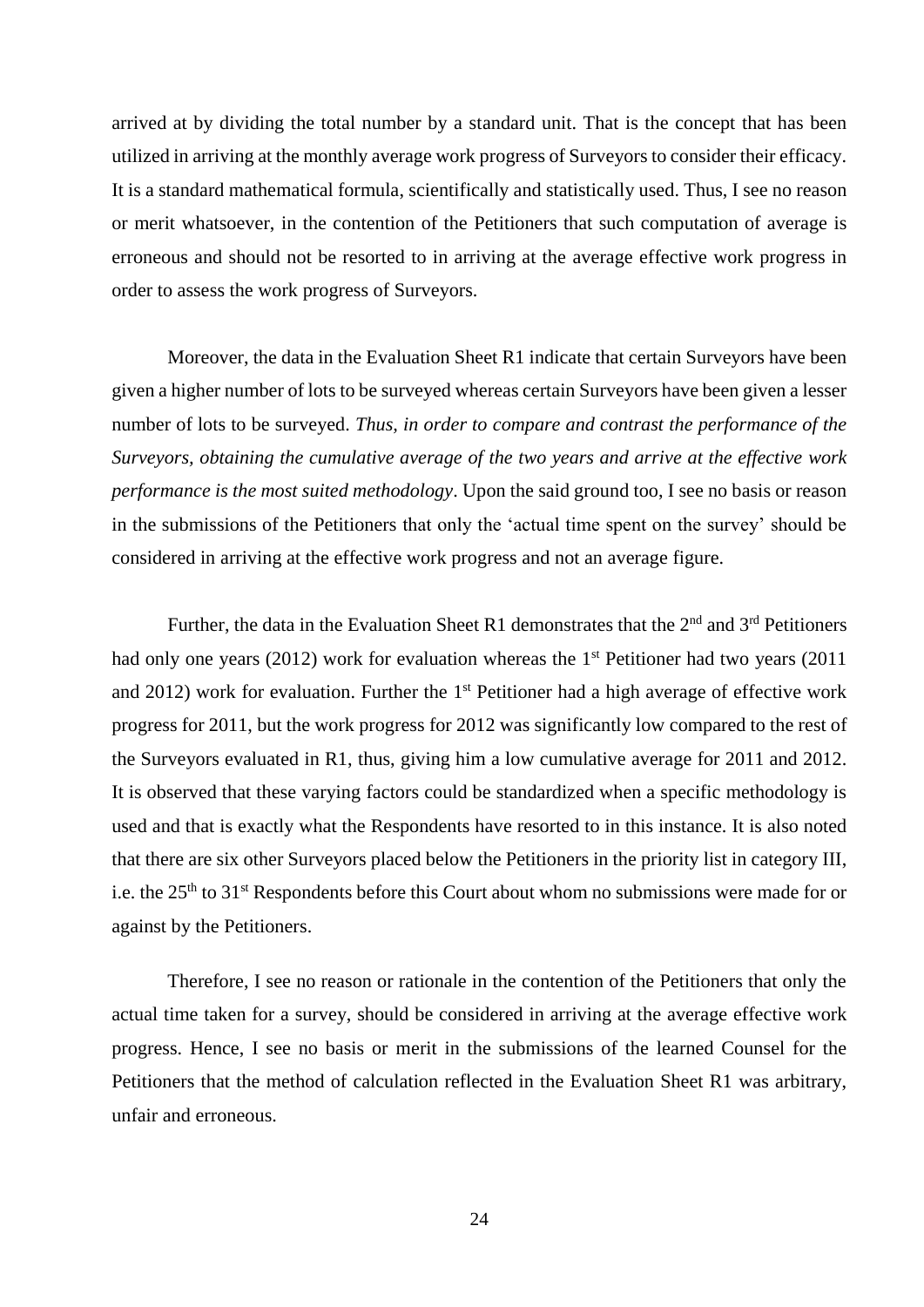In the above circumstances, I am of the view that the Petitioners have failed to establish the new and the alternative case put forward by the Petitioners. The Petitioners have also failed to establish that the average effective work progress of Surveyors which is the pivotal factor upon which priority was determined and the Surveyors placed in the order of merit in the priority list (P12) is erroneous or violated the fundamental rights of the three Petitioners.

The selection criteria P11, clearly lays down that 'efficiency' is the key factor and 'effective work progress' is the yardstick to evaluate such efficacy; The data presented before this Court and documented in the Evaluation Sheet R1 also clearly symbolizes that the average effective work progress of the Petitioners is far less than the rest of the Surveyors. This resulted in the category I and II Surveyors being placed ahead of the Petitioners in the priority list P12.

Thus, in my view classifying the Surveyors in terms of the selection criteria and placing them under different stratas in the priority list P12 is fair and reasonable. Similarly, first preference given to Surveyors whose average effective work progress is above the threshold and thereafter, second preference given to Surveyors who have previously not been exposed to the Bim Saviya programme but worked under the Surveyor General for a period of five years is also just and reasonable. Such methodology based on selection guidelines in my view does not violate the equal protection clause nor discriminate the Petitioners against category I and II Surveyors. The Petitioners have failed to pass the threshold in the selection criteria and therefore could not be grouped under category I or II.

Hence, for reasons adumbrated in this judgment, I see no reason nor merit in the contention of the Petitioners that the priority list P12, is arbitrarily, irrational, discriminatory or erroneous and has been prepared contrary to the criteria laid down in the selection guidelines issued by the Surveyor General.

Therefore, I hold that the Petitioners have failed to establish that the fundamental rights guaranteed under Article 12(1) of the Constitution of the Petitioners have been violated by the 1<sup>st</sup> to 4<sup>th</sup> and 33<sup>rd</sup> Respondents.